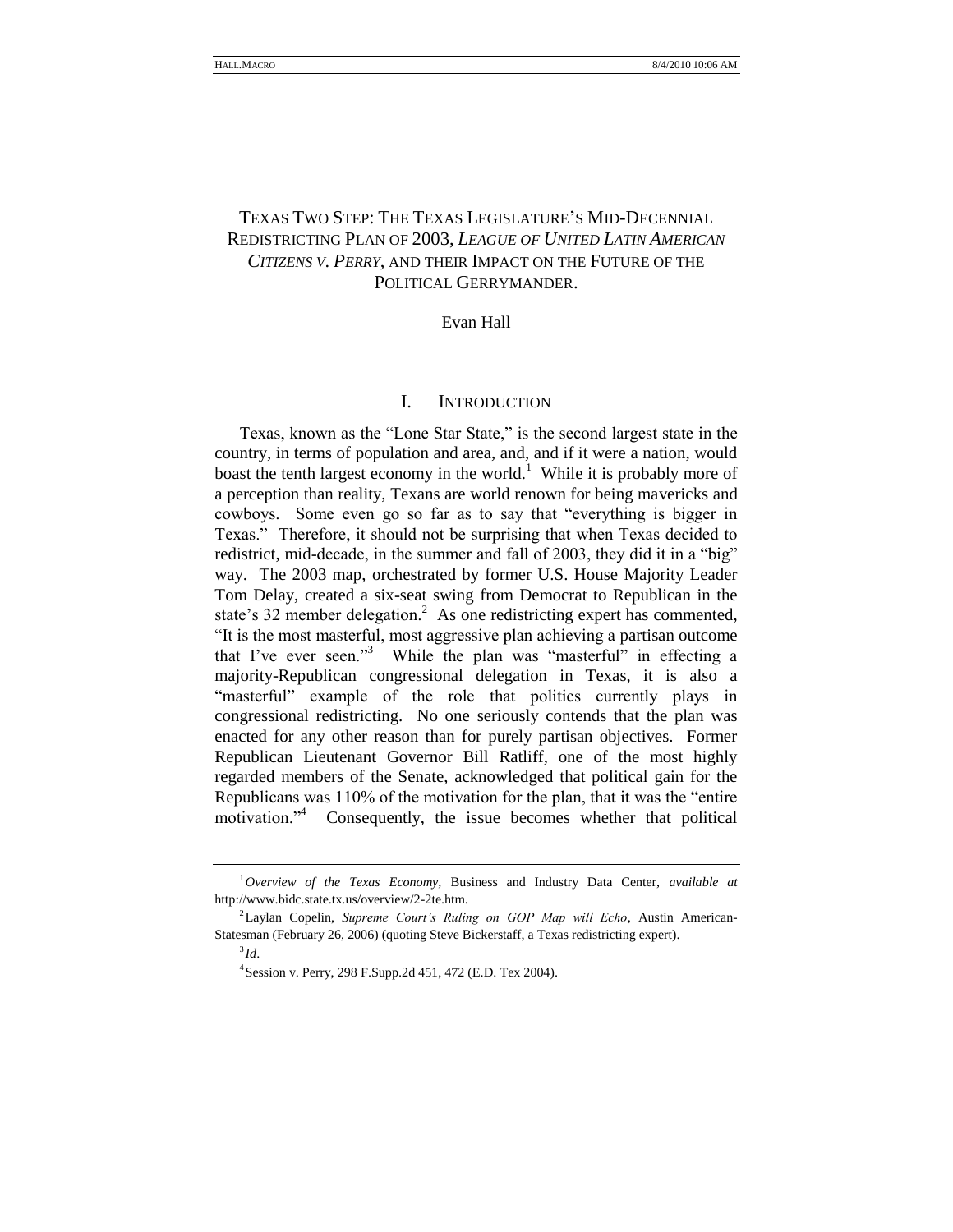motivation was excessive enough to constitute a political gerrymander, thus violating the equal protection clause of the Fourteenth Amendment to the Constitution. The United States Supreme Court would decide that issue in *League of United Latin American Citizens v. Perry*.

A. History of the Political Gerrymander

From before the very inception of the Republic, Political Gerrymanders were present on the American scene. When the Founders began fashioning a constitution that would govern the United States, they gave state legislatures the power to prescribe the times, places and manner of holding elections for Senators and Representatives.<sup>5</sup> However, the Founders were aware of the practice and were not "blind to the need to locate the power to curb such abuses."<sup>6</sup> Accordingly, the Founders granted Congress the power to "make or alter" such regulations from time to time.<sup>7</sup> While Congress possesses plenary power to regulate elections, it has rarely chosen to do so.<sup>8</sup> Because of the history of partisan influence on the drawing of legislative districts and a lack of Congressional action to curb such partisan influences, the federal judiciary has been asked to play a role in curbing partisan abuses.<sup>9</sup> Whether the judiciary has the power and ability to adjudicate such disputes is as unclear today as it was when the Constitution was written. To address the impact of *Perry* on the future of the political gerrymander, it is necessary to briefly discuss the background of the political gerrymander and the Supreme Court's previous jurisprudence on the issue.

Background of the Political Gerrymander:

The political gerrymander is, as Justice Scalia has remarked, "not new to the American scene."<sup>10</sup> In the United States, one scholar traces the practice of "political gerrymandering" back to the Colony of Pennsylvania in the  $18<sup>th</sup>$  century, where several counties conspired to solidify the political power of the city of Philadelphia.<sup>11</sup> The term "gerrymandering" was coined in 1812, when a Massachusetts redistricting plan designed to benefit the party of Gov. Elbridge Gerry resulted in a district that a political cartoonist

 $5$ U.S. Const. art. I, § 4.

<sup>&</sup>lt;sup>6</sup> Henderson v. Perry, 399 F.Supp.2d 756, 761 (E.D. Tex. 2004).

<sup>7</sup> *Id*.

<sup>&</sup>lt;sup>8</sup> Vieth v. Jubelirer, 541 U.S. 267, 276 (2004).

<sup>9</sup> *See generally* Bandemer v. Davis 478 U.S. 109 (1986); *Vieth*, 541 U.S. 267 (2004); League of United Latin American Citizens v. Perry, 126 S.Ct. 2594; *Henderson*, 399 F.Supp.2d 756, 761

<sup>10</sup>Vieth v. Jubelirer, 541 U.S. 267, 274 (2004).

<sup>11</sup>E. Griffith, *The Rise and Development of the Gerrymander*, 26-28 (1974); *see Vieth*, 541 U.S. at 274.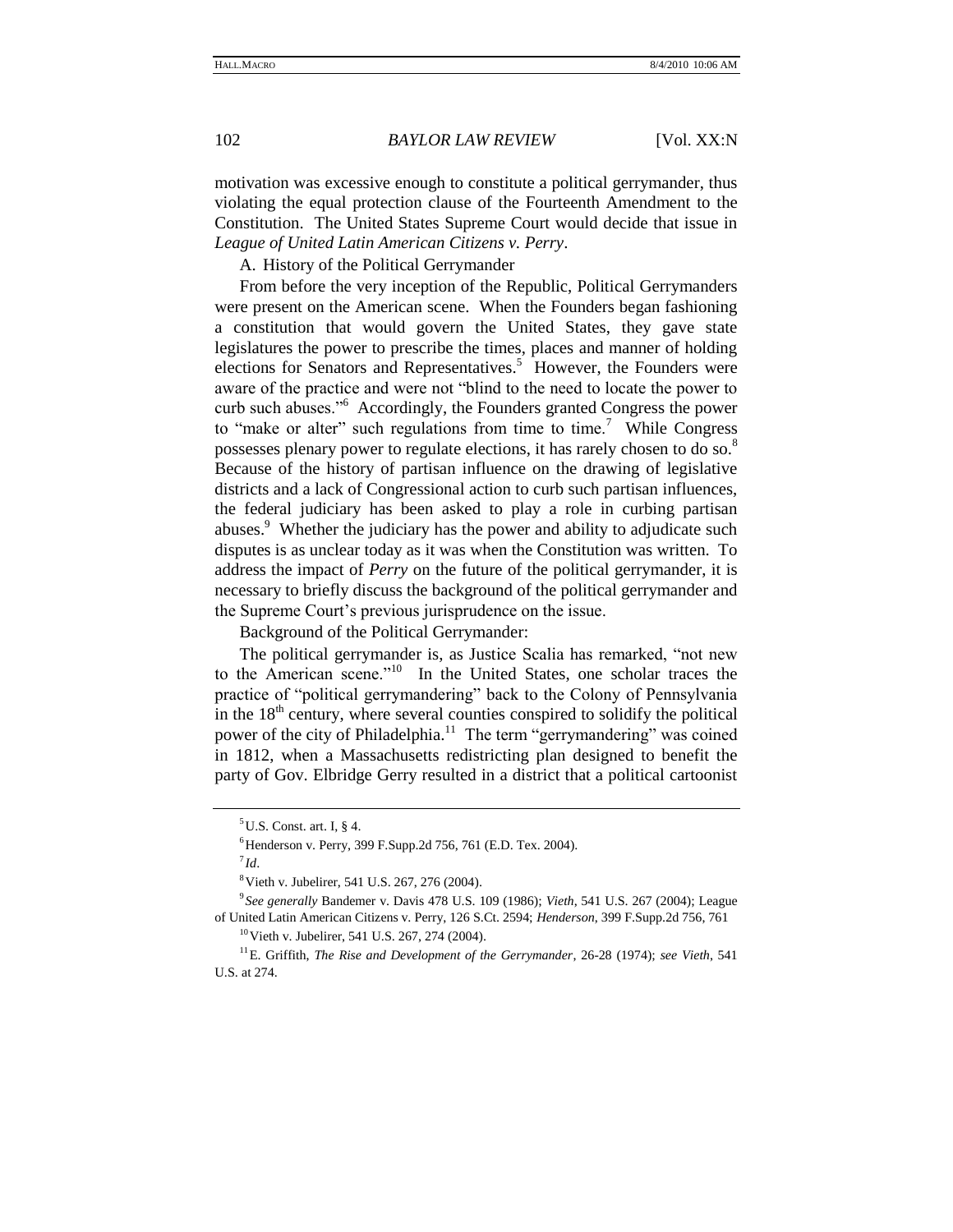drew to resemble a salamander.<sup>12</sup> It is defined as "the practice of dividing a geographical area into electoral districts, often of highly irregular shape, to give one political party an unfair advantage by diluting the opposition's voting strength."<sup>13</sup> Gerrymandering is relatively rare in most of the world's contemporary democracies and is present only in those democracies, like the United States and Great Britain, with one candidate elections in single districts.<sup>14</sup> There are two primary methods that legislature's use to accomplish political gerrymandering. One form of gerrymandering, "packing," is to place as many voters of one type into a single district to reduce their influence in other districts.<sup>15</sup> Another form, termed "cracking," involves spreading out voters of a particular party among many districts effectively reducing their representation by denying them a sufficiently large voting block in any particular district.<sup>16</sup> When these tactics are used in tandem, gerrymandering can have a dramatic impact because it packs opposition voters into districts they will already win and cracks the remainder among districts where they will constitute a minority.<sup>17</sup> The most immediate effect of gerrymandering is for elections to become less competitive in all districts, particularly packed ones. For example, the deleterious effect of gerrymandering can be illustrated by comparing gerrymandered House districts with non-gerrymandered Senate seats and governorships—fifty percent of all gubernatorial and U.S. Senate elections were competitive in 2002, compared with fewer than ten percent of House seats.<sup>18</sup> Accordingly, the political gerrymander is inextricably intertwined with American democracy and its deleterious effect on the health of American democracy is undisputed.

The Political Question Doctrine and *Bandemer v. Davis*:

The Political Question Doctrine:

As Chief Justice Marbury held in the famous case of *Marbury v. Madison*, "[i]t is emphatically the province and duty of the judicial

<sup>12</sup>Webster's New International Dictionary 1052 (2d ed. 1945); *See also* House Research Org., Bill Digest, Tex. H.B. 3, 78th Leg., 3rd C.S. (2003) available at [http://www.capitol.state.tx.us./hrofr/hrofr.htm.](http://www.capitol.state.tx.us./hrofr/hrofr.htm)

 $13$  Blacks Law Dictionary 708-09 ( $8<sup>th</sup>$  ed. 2004).

<sup>&</sup>lt;sup>14</sup>Get Cite – but found on http://en.wikipedia.org/wiki/Gerrymander.

<sup>15</sup>*Vieth*, 541 U.S. at 287 n. 7.

<sup>16</sup> *Id*. at 287 n.8.

<sup>17</sup>

<sup>18</sup>Richard H. Pildes, *The Supreme Court 2003 Term—Foreward: The Constitutionalization of Democratic Politics*, 118 HARV. L. REV. 28, 63–64 (2004).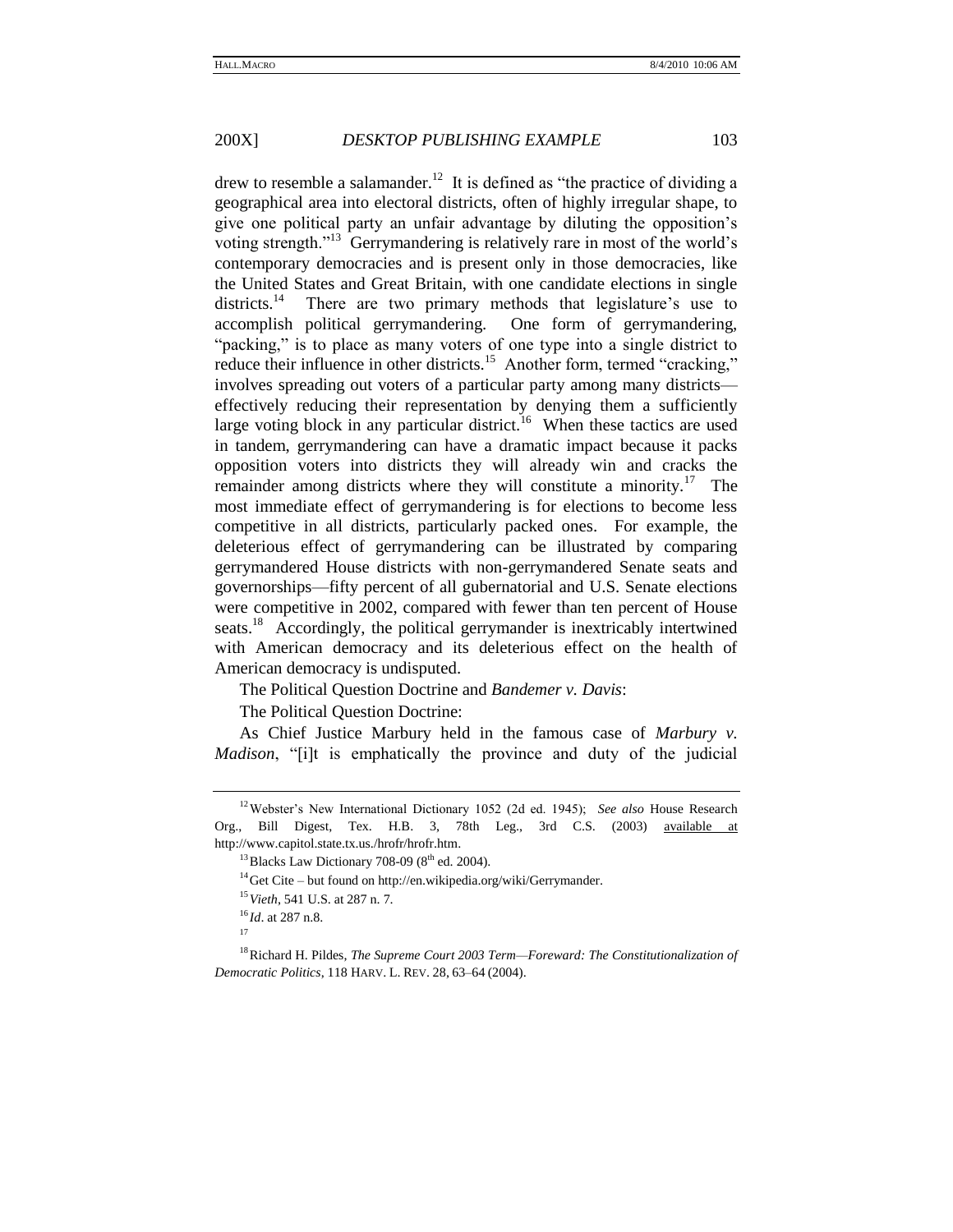department to say what the law is."<sup>19</sup> However, sometimes the judicial department has no business entertaining a claim of unlawfulness. $20$  The political question doctrine states that certain matters are really political in nature and are best resolved by the body politic rather than suitable for judicial review.<sup>21</sup>The main consequence of the political question doctrine is that it renders certain government conduct immune from judicial review. $22$ In *Baker v. Carr*, the Supreme Court set forth six independent tests for the existence of a political question. Only two of those tests are applicable in the political gerrymandering context. First, a political question exists when there is a "textually demonstrable constitutional commitment of the issue to a coordinate political department.<sup> $23$ </sup> For example, the Supreme Court has held that the procedures used in Senate impeachment proceedings are political questions because the Constitution vests the Senate with the "sole authority" to conduct such proceedings.<sup>24</sup> In political gerrymandering cases, one might argue that the Constitution vests Congress with the sole authority to "make or alter" such districting regulations promulgated by the States. Accordingly, such political gerrymandering claims are to be resolved by Congress, not the Courts. The second, and most important test in political gerrymandering cases, is that a political question exists when there are "a lack of judicially discoverable and manageable standards for resolving [the dispute]. $^{25}$  Judicial action must be governed by a standard and, if no such standard exists, then the courts have no business adjudicating the dispute.<sup>26</sup> As will be discussed, the Court has had a difficult time deciding whether such "discoverable and manageable standards" exist in political gerrymandering claims.

*Bandemer v. Davis*: Political Gerrymander Claims are Judiciable:

From the ratification of the Untied States Constitution until *Bandemer v. Davis*, the Supreme Court never directly addressed whether or not the claim of unconstitutional political gerrymander presents a judiciable controversy or a nonjusticiable political question.<sup>27</sup> In *Bandemer*, the Indiana

<sup>19</sup>Marbury v. Madison, 2 L.Ed. 60 (1803).

<sup>20</sup>*Vieth*, 541 U.S. at 277.

<sup>&</sup>lt;sup>21</sup> John E. Nowak & Ronald D. Rotunda, Constitutional Law, 121, Sixth Edition (2000).  $^{22}$ *Id.* 

<sup>23</sup>Baker v. Carr, 369 U.S. 186, 217 (1962); *Vieth*, 541 U.S. at 277.

<sup>24</sup> *See generally* Nixon v. United States, 506 U.S. 224 (1993).

<sup>25</sup>*Baker*, 369 U.S. at 217; *Vieth*, 541 U.S. at 277–278.

<sup>26</sup>*Vieth*, 541 U.S. at 277–278.

<sup>&</sup>lt;sup>27</sup>Bernard Grofman, Political Gerrymandering and the Courts.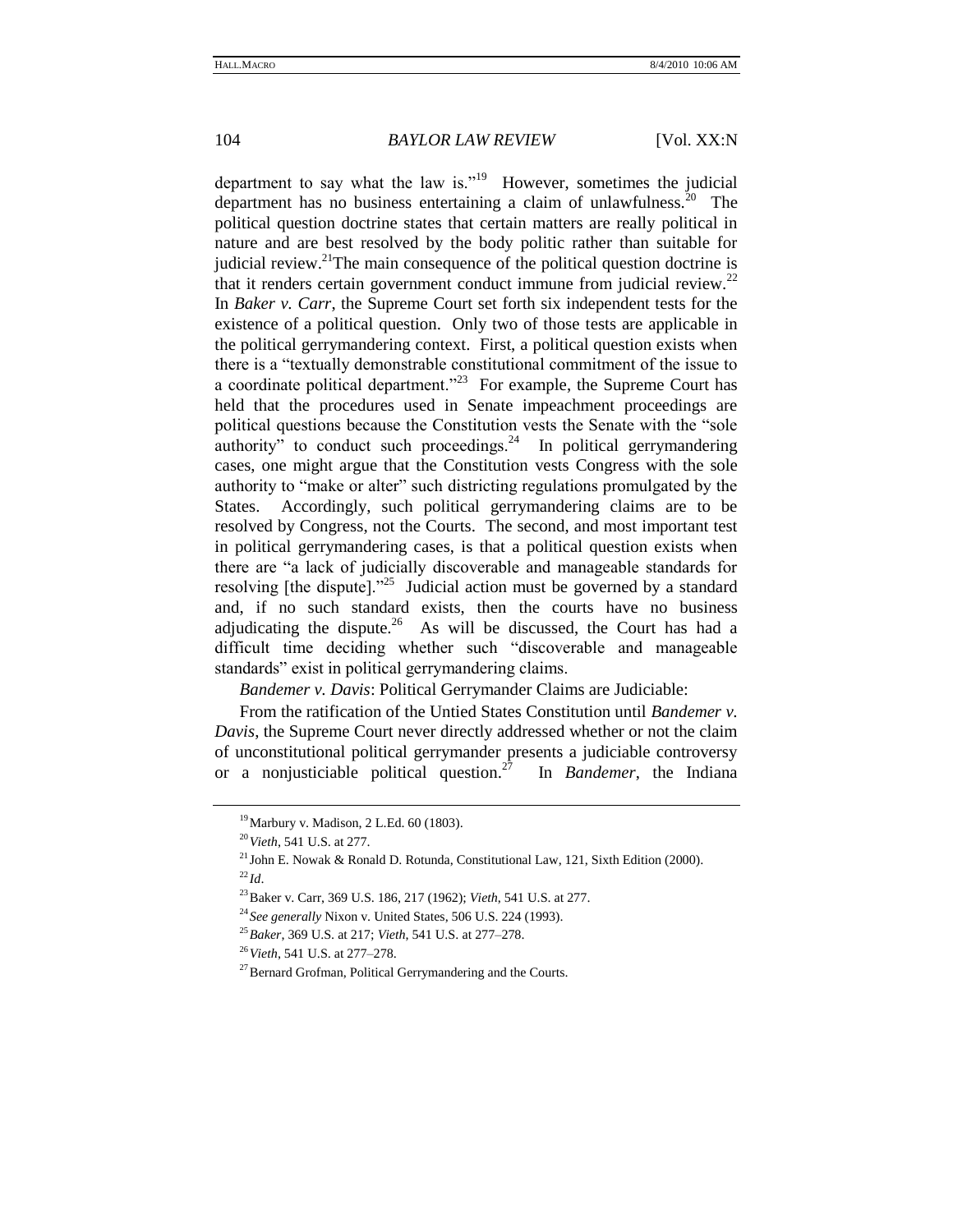Legislature reapportioned the state district lines according to the 1980 census.<sup>28</sup> At that time, Republicans controlled the state House, Senate and governorship and composed a redistricting plan that favored Republicans.<sup>29</sup> In early 1982, suit was filed by Indiana Democrats alleging that the 1981 reapportionment plans constituted a political gerrymander intended to disadvantage Democrats and violated their right, as Democrats, to equal protection under the Fourteenth Amendment.<sup>30</sup> A plurality of the Supreme Court, led by Justice White, carefully examined prior decisions and noted that while many of the Court's prior decisions "indicate the nonjudiciability" of political gerrymander cases," the Court was "not bound by those  $decisions.<sup>31</sup>$  Furthermore, applying the political question doctrine enunciated in *Baker*, the Plurality concluded that "disposition of this question does not involve us in a matter more properly decided by a coequal branch of government. There is no risk of foreign or domestic disturbance, and in light of our cases since *Baker*, we are not persuaded that there are no judicially manageable standards by which political gerrymander cases are to be decided."<sup>32</sup> The Plurality noted that when *Baker* was decided, the manageable standard of "one person, one vote" had not been developed.<sup>33</sup> Therefore, even though the Court couldn't presently come up with a particular standard, that should not prevent them from holding that such claims are judiciable.<sup>34</sup> Accordingly, the Plurality held that "the claim is that each political group in a State should have the same chance to elect representatives of its choice as any other political group. The issue is one of representation, and we decline to hold that such claims are never judiciable."<sup>35</sup>

Holding that political gerrymander cases are judiciable, the Plurality then held that in order to succeed on their claims, the plaintiffs must prove both "intentional discrimination against an identifiable political group and

<sup>&</sup>lt;sup>28</sup> Bandemer v. Davis, 478 U.S. 109, 114 (1986).

<sup>29</sup> *Id*. at 114-15.

<sup>30</sup> *Id.* at 115.

 $31$  *Id.* at 121.

<sup>&</sup>lt;sup>32</sup>Id. at 123. *See also* Vieth v. Jubelirer, 541 U.S. 267, 278–279 (stating that "[t]he clumsy shifting of the burden of proof for the premise (the Court was "not persuaded" that standards do not exist, rather than "persuaded" that they do) was necessitated by the uncomfortable fact that the six-justice majority could not discern what the judicially discernable standards might be.")

<sup>33</sup> *Id*. at 123.

<sup>34</sup> *Id*.

<sup>35</sup> *Id*. at 124.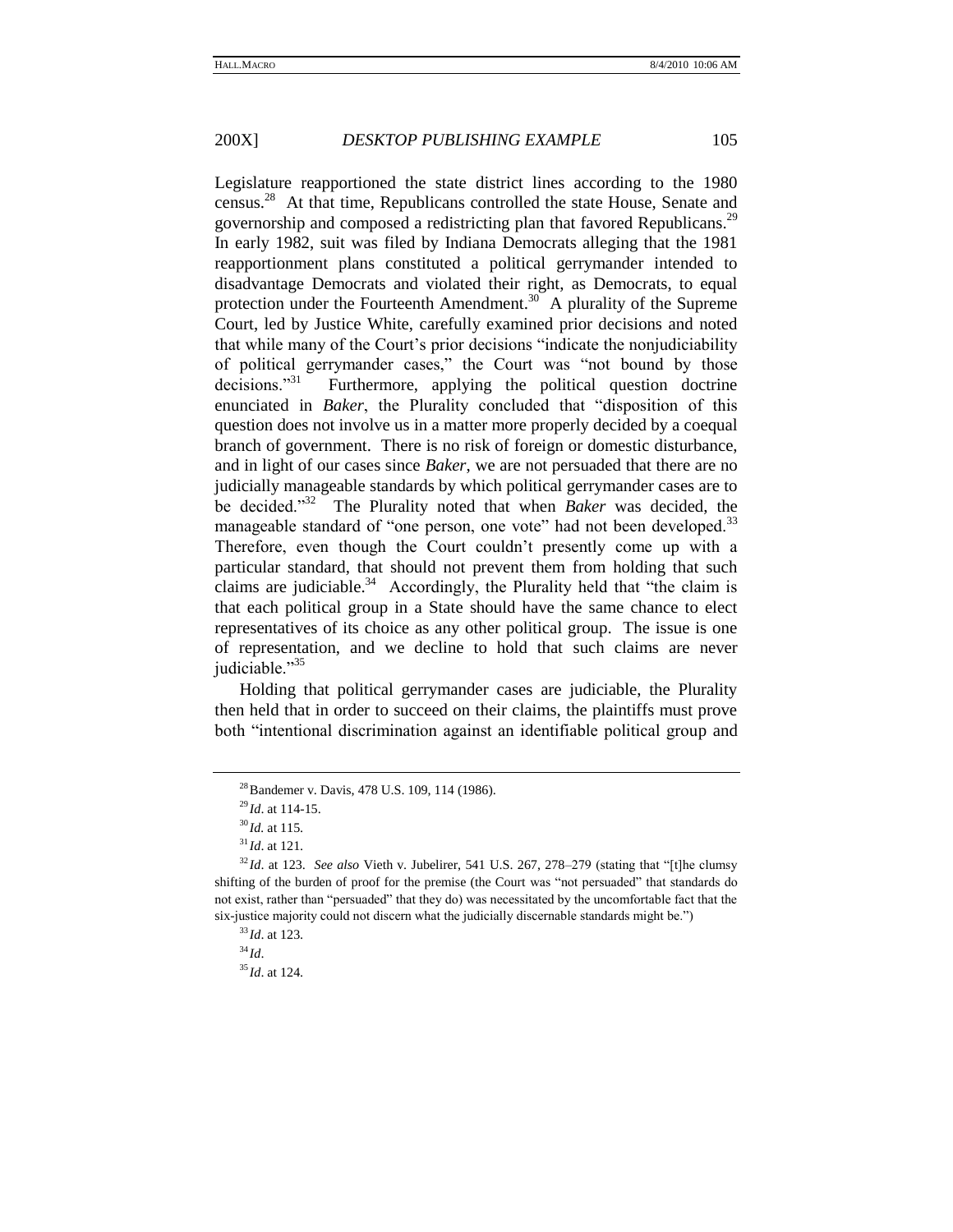an actual discriminatory effect on that group.<sup>356</sup> As for the "intent" requirement, the Plurality acknowledged that "as long as redistricting is done by a legislature" it should be easy to prove that the intent of the legislature was motivated by politics.<sup>37</sup> The "effect" requirement, however, was much harder to satisfy. Importantly, a group's power is not unconstitutionally diminished by the simple fact that an apportionment scheme "makes winning elections more difficult."<sup>38</sup> The *Bandemer* Plurality held that in order to recover, it must be shown that, taking into account a variety of historic factors and projected election results, the group had been "denied its chance to effectively influence the political process." $\frac{39}{2}$ The Court acknowledged that this is "of necessity a difficult inquiry," and determined, based on the facts of this case, that the *Bandemer* plaintiffs did not show that they had been denied an opportunity to effectively influence the political process." $^{40}$ 

Quite frankly, the *Bandemer* decision is remarkable only for its extreme lack of clarity. While it is hard to ascertain anything of value from the decision, it does illustrate three points. First, six members of the Court held, although somewhat clumsily, that political gerrymandering claims are justiciable.<sup>41</sup> A majority clearly rejected the argument that such claims are political questions, thus enabling judicial review.<sup>42</sup> Second, it is clear that the Court is bitterly divided on a standard to be used in adjudicating such claims. Four members of the Court, a plurality, held that the Constitution is not violated by a political gerrymander unless one political party is "essentially shut out of the political process."<sup>43</sup> But, as one commentator has illustrated, political parties are never completely shut out of the political process.<sup>44</sup> Even after the most egregious political gerrymanders, parties can still raise funds, put up candidates, advertise, make speeches.<sup>45</sup> Accordingly, it is hard to imagine any scenario where a partisan

 *Id*. at 127. *Id*. at 129. *Id*. at 132. *Id*. at 132–33. *Id*. at 134, 143. *Id*. at 125. <sup>42</sup> *Id*. *Id*. at 132–133. Jeffrey Tobin, *The Great Election Grab: When Does Gerrymandering Become a Threat to Democracy?* The New Yorker (12-08-2003).

<sup>45</sup> *Id*.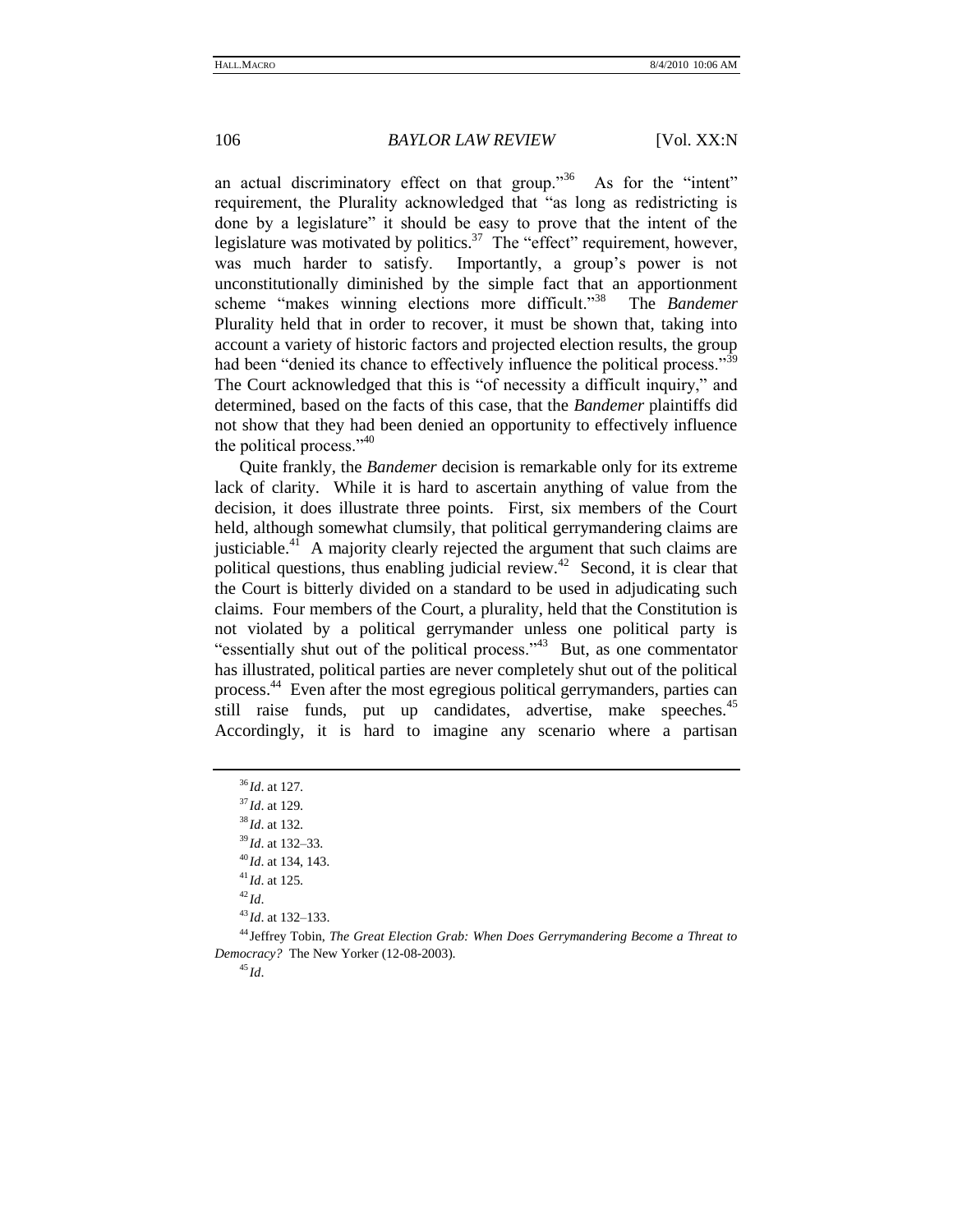gerrymander can be found to violate the constitution under the plurality's logic. Finally, it became clear that the failure of the Court to clearly enunciate a set of standards left intermediate appellate courts with little guidance in adjudicating such claims. In fact, after *Bandemer* was decided the *Congressional Quarterly* commented that it gave "disgruntled political groups a hunting license for redistricting plans they dislike, but left them in the dark as to how to bag one."<sup>46</sup> In all of the cases involving the most common form of political gerrymandering, relief was denied by lower courts.<sup>47</sup>

Political Gerrymandering Revisited: *Vieth v. Jubelirer*:

In 2004, the United States Supreme Court once again addressed whether or not political gerrymandering claims present a judiciable case or controversy. In *Vieth*, the 2000 census showed that Pennsylvania was entitled to only 19 representatives in Congress, a decrease of 2 from the previous delegation.<sup>48</sup> Following the Census results, the Pennsylvania Legislature, dominated by Republicans, began drawing up a new districting map.<sup>49</sup> Following pressure by the Republican National Committee, the Pennsylvania Legislature adopted a partisan redistricting plan that benefited Republican candidates.<sup>50</sup> The plaintiff's in *Vieth*, registered Democrats, brought suit to enjoin implementation of the districting map, arguing, that the act constituted a political gerrymander in violation of the Equal Protection Clause of the Fourteenth Amendment.<sup>51</sup> At the United States Supreme Court, all of the justices agreed, at least in principal, that "an excessive injection of politics" into the redistricting process "is unlawful," but sharply disagreed on whether or not political gerrymandering claims are judiciable.<sup>52</sup> A plurality of the Supreme Court, led by Justice Antonin Scalia, held that "no judicially discernable and manageable standards for adjudicating political gerrymandering claims have emerged. Lacking them. . .political gerrymandering claims are non-judiciable.<sup> $553$ </sup> While agreeing

<sup>46</sup>

 $47$  Vieth v. Jubelirer, 541 U.S. 267, 279–280 (2004).

<sup>48</sup>Vieth v. Jubelirer, 541 U.S. 267, 272 (2004).

<sup>49</sup> *Id*.

<sup>50</sup> *Id*.

 $^{51} \!$   $ld.$ 

<sup>&</sup>lt;sup>52</sup>*Id*. at 293. But, a plurality concluded that it was impossible to determine how much political influence was "too much." *Id.* 

<sup>53</sup> *Id*. at 281 (Justice Scalia, with whom Chief Justice Rehnquist, Justice O'Connor, and Justice Thomas joined).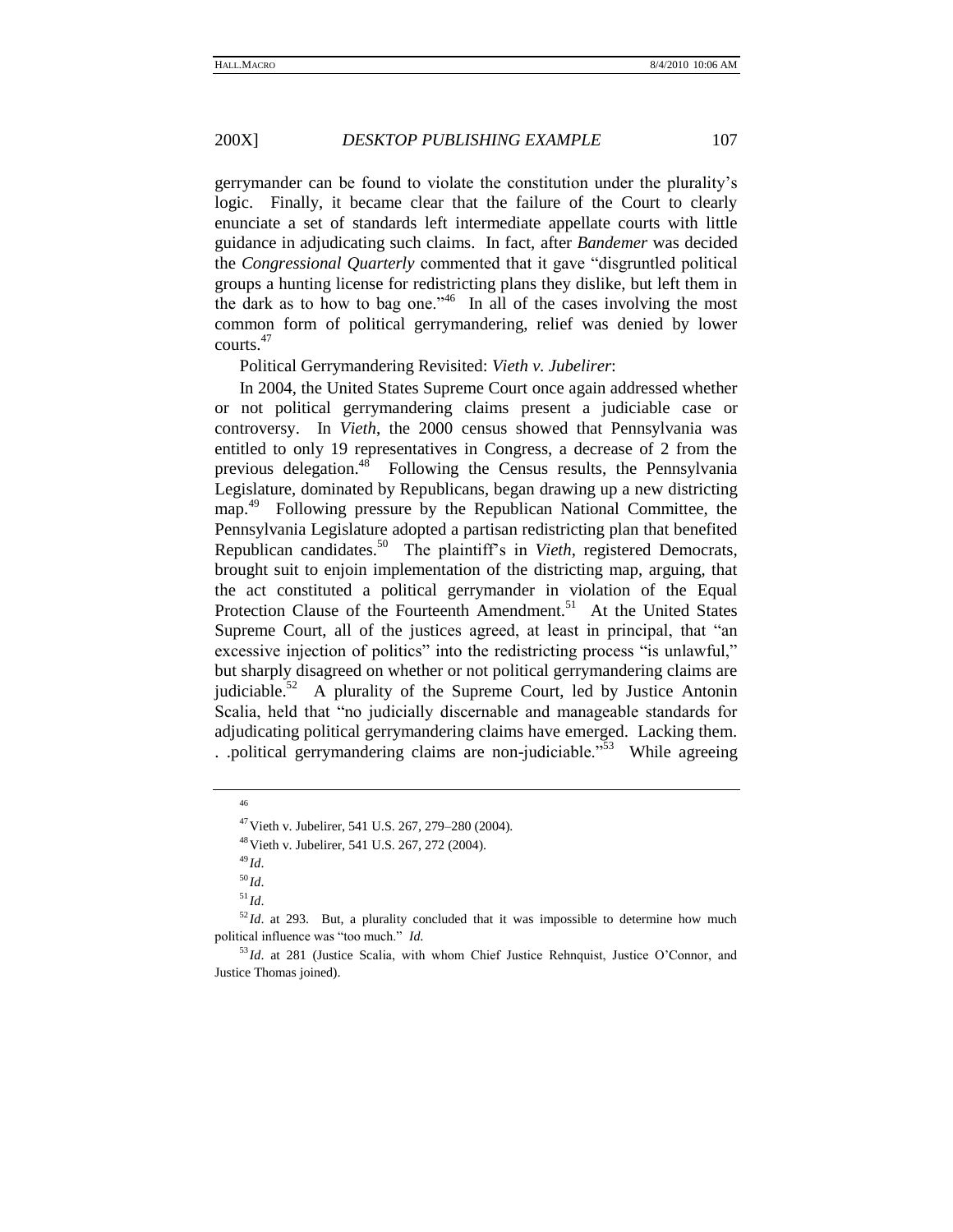with the plurality that the plaintiff's claims in *Vieth* were non-judiciable, Justice Kennedy, in joining the plurality opinion, refused to conclude that all future political gerrymandering claims would be non-judiciable. $54$ Justice Kennedy wrote, "[t]here are. . .weighty arguments for holding cases like these to be non-judiciable; and those arguments may prevail in the long run. In my view, however, the arguments are not so compelling that they require us now to bar all future claims of injury from a partisan gerrymander."<sup>55</sup> Moreover, Justice Kennedy was concerned that "if the courts refuse to entertain any claims of partisan gerrymandering, the temptation to use partisan favoritism in districting in an unconstitutional manner would grow."<sup>56</sup> The four more liberal members of the Court, including Justice's Stevens, Souter, Ginsberg, and Breyer, dissented from the plurality opinion and concluded that political gerrymandering claims are judiciable. However, interestingly enough, the four dissenters came up with three different standards with which to evaluate political gerrymandering claims.<sup>57</sup> As the plurality explained, the mere fact that the four dissenters came up with three different standards "goes a long way to establishing that there is no constitutionally discernable standard."<sup>58</sup> While Justice Kennedy and a plurality of the court concluded, in *Vieth*, that political gerrymandering claims are currently non-judiciable, Justice Kennedy and the four dissenters left open the possibility that, in some circumstances, claims of "excessive" political gerrymandering may be judiciable in the future.<sup>59</sup> Accordingly, *Vieth* only confused this area of the law and left lower courts with no guidance in how to adjudicate political gerrymandering claims. $60$ 

The Texas Redistricting Experience:

Redistricting in 2001:

After the federal decennial census of 2000 was released in March 2001, Texas became entitled to thirty-two seats in Congress.<sup>61</sup> This consisted of a

<sup>&</sup>lt;sup>54</sup>*Id.* at 306 (Kennedy, J., concurring).

<sup>55</sup> *Id*. at 309 (Kennedy, J., concurring).

<sup>56</sup> *Id*. at 312 (Kennedy, J., concurring).

<sup>57</sup> *Id*. at 292.

<sup>58</sup> *Id*.

<sup>59</sup> *Id*. at 292, 306, 317, 343, 355.

<sup>60</sup> *See* Henderson v. Perry, 399 F.Supp.2d 756, 760–762 (E.D. Tex. 2004).

 $61$  House Research Org., Bill Digest, Tex. H.B. 3, 78th Leg.,  $3<sup>rd</sup>$  C.S. (2003), available at [http://www.capitol.state.tx.us./hrofr/hrofr.htm;](http://www.capitol.state.tx.us./hrofr/hrofr.htm) *See also* Session v. Perry 298 F.Supp.2d 451, 457 (E.D. Tex. 2004).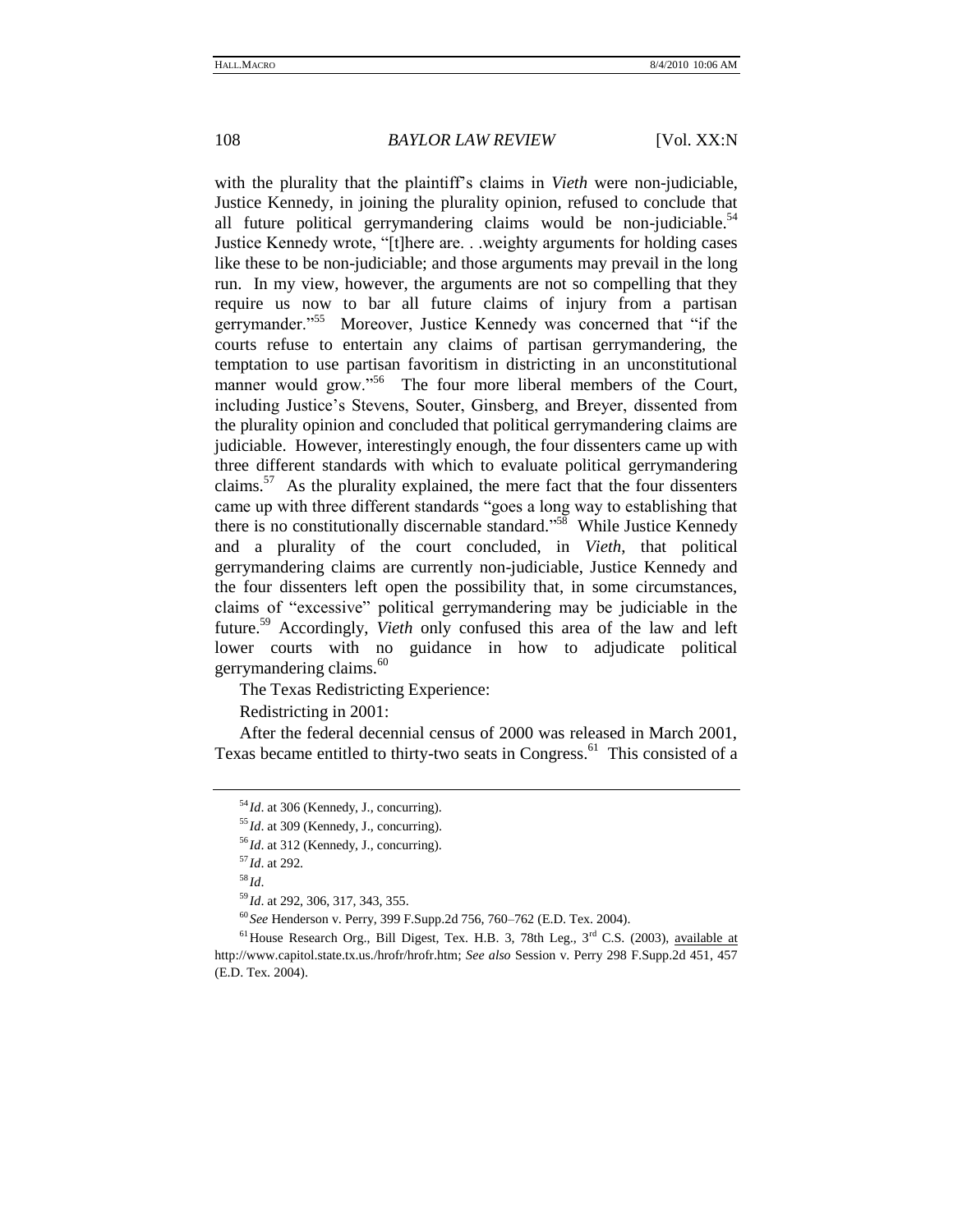gain of two seats from the previous census and necessitated the drawing of new district lines.<sup>62</sup>Under the United States Constitution and the Texas law, the Legislature is the department that is constitutionally responsible for apportioning the State into federal congressional districts. $63$  When the Legislature does not act to implement a new redistricting plan, citizens may sue, and then it is up to the judiciary to determine an appropriate redistricting scheme to comply with the Constitution's one-person, one vote requirement.<sup>64</sup> When it came time for the Legislature to apportion the districts during the 77th State Legislature in 2001, the Republican Party controlled both the state Senate and the Governorship, but the Democratic Party still controlled the State House of Representatives.<sup>65</sup> Consequently, due to partisan strife in the chamber, the 77th State Legislature failed to adopt a redistricting plan.<sup>66</sup> Shortly thereafter, various voters and office holders filed lawsuits in state and federal court challenging the districting of Texas' congressional seats.<sup>67</sup> The lawsuits were consolidated into *Balderas v. Texas* before a three-judge panel in United States District Court for the Eastern District of Texas.<sup>68</sup> The *Balderas* court deferred proceedings in federal court to give the state courts an opportunity to adopt an acceptable plan.<sup>69</sup> A Travis County state district court issued a congressional redistricting plan, but the Texas Supreme Court held that the district court's plan was unconstitutional because the court had adopted a plan without giving the parties an opportunity for a meaningful hearing.<sup>70</sup> When the state

<sup>62</sup> Session v. Perry, 298 F.Supp.2d 451, 457 (E.D. Tex. 2004).

<sup>63</sup>U.S. Const. amend. XIV, § 2; Perry v. Del Rio, 67 S.W.3d 85, 91 (Tex. 2001).

<sup>64</sup>*Del Rio*, 67 S.W.3d at 91; League of United Latin American Citizens v. Perry, 126 S.Ct. 2594, 2606 (2006).

<sup>65</sup>League of United Latin American Citizens v. Perry 126 S.Ct. at 2606 (2006).

<sup>66</sup> *Session* 298 F.Supp at 457; *See generally* Balderas v. Texas, 2001 U.S. Dist. LEXIS 25740 (E.D. Tex., Nov. 14, 2001). Republican Governor Rick Perry declined to call a special session of the Texas Legislature, thus leaving the constitutionally required Congressional Reapportionment entirely up to the Courts. House Research Org., Bill Digest, Tex. H.B. 3, 78th Leg.,  $3<sup>rd</sup>$  C.S. (2003), available at [http://www.capitol.state.tx.us./hrofr/hrofr.htm;](http://www.capitol.state.tx.us./hrofr/hrofr.htm) League of United Latin American Citizens v. Perry 126 S.Ct. at 2628 (2006)(Stevens J., concurring in part, dissenting in part).

<sup>67</sup>Balderas v. Texas, 2001 U.S. Dist. LEXIS 25740, 25747 (E.D. Tex., Nov. 14, 2001).

<sup>68</sup> *Id*. at 25747-48.

<sup>69</sup> *Id*.

<sup>&</sup>lt;sup>70</sup>House Research Org., Bill Digest, Tex. H.B. 3, 78th Leg.,  $3<sup>rd</sup>$  C.S. (2003), available at [http://www.capitol.state.tx.us./hrofr/hrofr.htm.](http://www.capitol.state.tx.us./hrofr/hrofr.htm) *See also* Perry v. Del Rio, 67 S.W.3d 239 (Tex. 2001).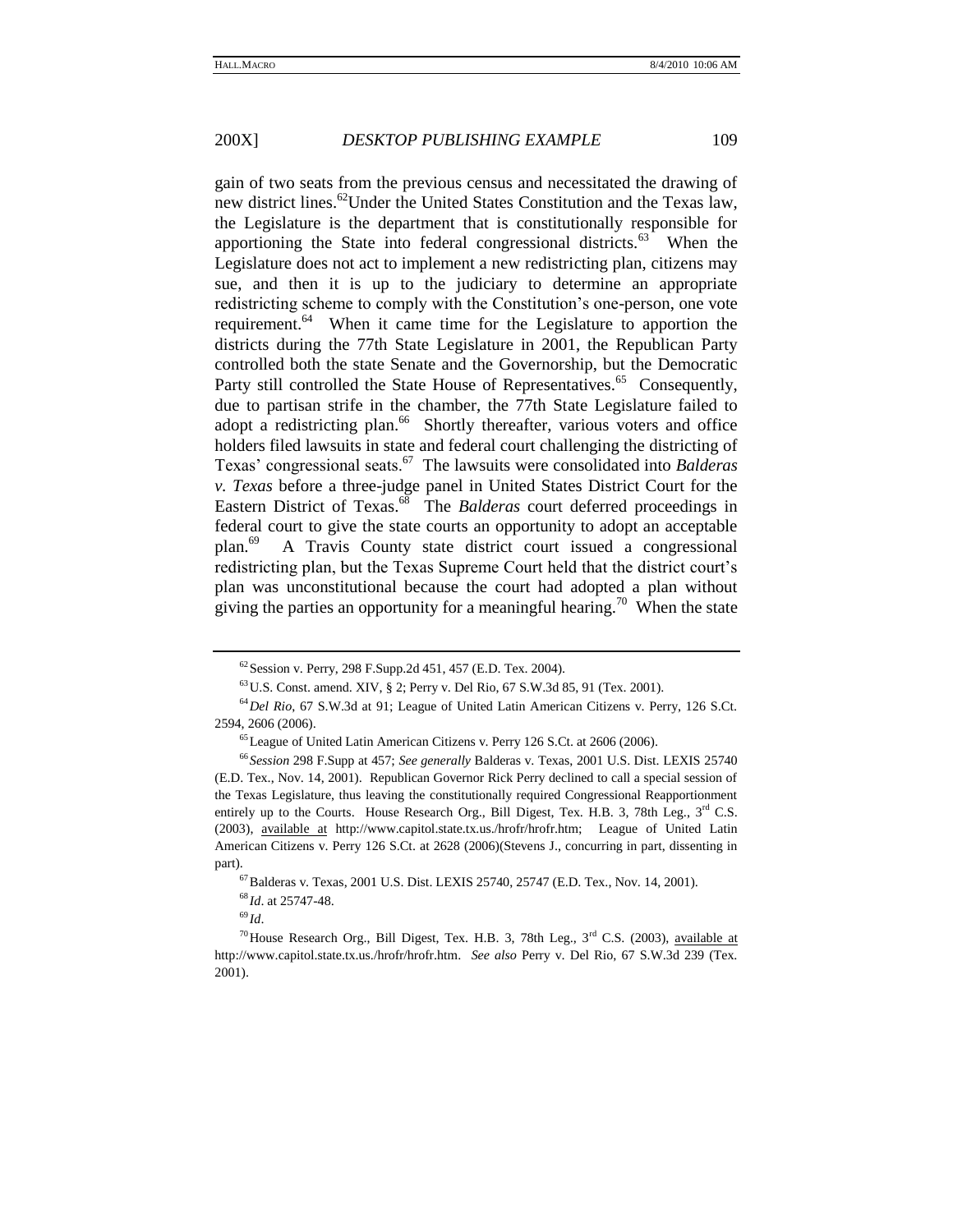court efforts failed, the *Balderas* court recognized that the Texas' existing congressional districts were "unconstitutionally malportioned" and undertook the duty to prepare a new districting map.<sup>71</sup> The *Balderas* Court started with a blank map of Texas, drew in the existing districts protected by the Voting Rights Act, located the new districts where the population growth that produced them had occurred, and then applied neutral criteria of ―compactness, contiguity, and respecting county and municipal boundaries."<sup>72</sup> Utilizing these "neutral districting principles," the court felt that it had created a map that was "likely to produce a congressional delegation roughly proportional to the party voting breakdown across the state.<sup>773</sup> The November 2002 elections, predicated on the *Balderas* map (Plan 1151C), generated a congressional delegation with fifteen Republicans and seventeen Democrats.<sup>74</sup> The judge-drawn map resulted in a majority-democratic congressional delegation even though the Republicans continued to gain strength in the state. In those same elections, Republicans gained control of the Texas House of Representatives and therefore, had unified control of the state government.<sup>75</sup>

Redistricting in 2003:

In the November 2002 elections, Republicans gained control of the Texas House of Representatives for the first time in 130 years.<sup>76</sup> With unified control of state government, the Republicans began pushing for a new congressional district map during the Regular Session of the 78th Legislature.<sup>77</sup> The Legislature purported to adopt a new plan during the 2003 regular session, but their efforts failed because Democratic House members, by absenting themselves, denied a quorum.<sup>78</sup> After the

<sup>75</sup> *See Id*.

 $^{71}$ Balderas 2001 U.S. Dist. LEXIS at 25749-50; Session 298 F.Supp. at 458.

<sup>72</sup>

 $73$ Balderas 2001 U.S. Dist. LEXIS (explaining that "the court must draw a redistricting plan according to 'neutral districting factors,' including, inter alia, compactness, contiguity, and respecting county and municipal boundaries"); Session, 298 F.Supp. at 458.

<sup>74</sup>Session, 298 F.Supp at 458. *See also* League of Latin American Citizens v. Perry, 126 S.Ct. 2594, 2629 (2006) (Stevens J., concurring in part, dissenting in part) (…Republicans were not able to capitalize on the advantage that the *Balderas* plan had provided them. A number of Democratic incumbents were able to attract the votes of ticket-splitters, and thus won elections in some districts that favored Republicans.")

<sup>&</sup>lt;sup>76</sup>George Kuempel & Christy Hoppe, "Hold on Statehouse Complete: Craddick Expected to Replace Laney as House Speaker," *The Dallas Morning News* (November 7, 2002).

<sup>77</sup> *See Session*, 298 F.Supp.2d 451, 458.

 $^{78}$ *Id.*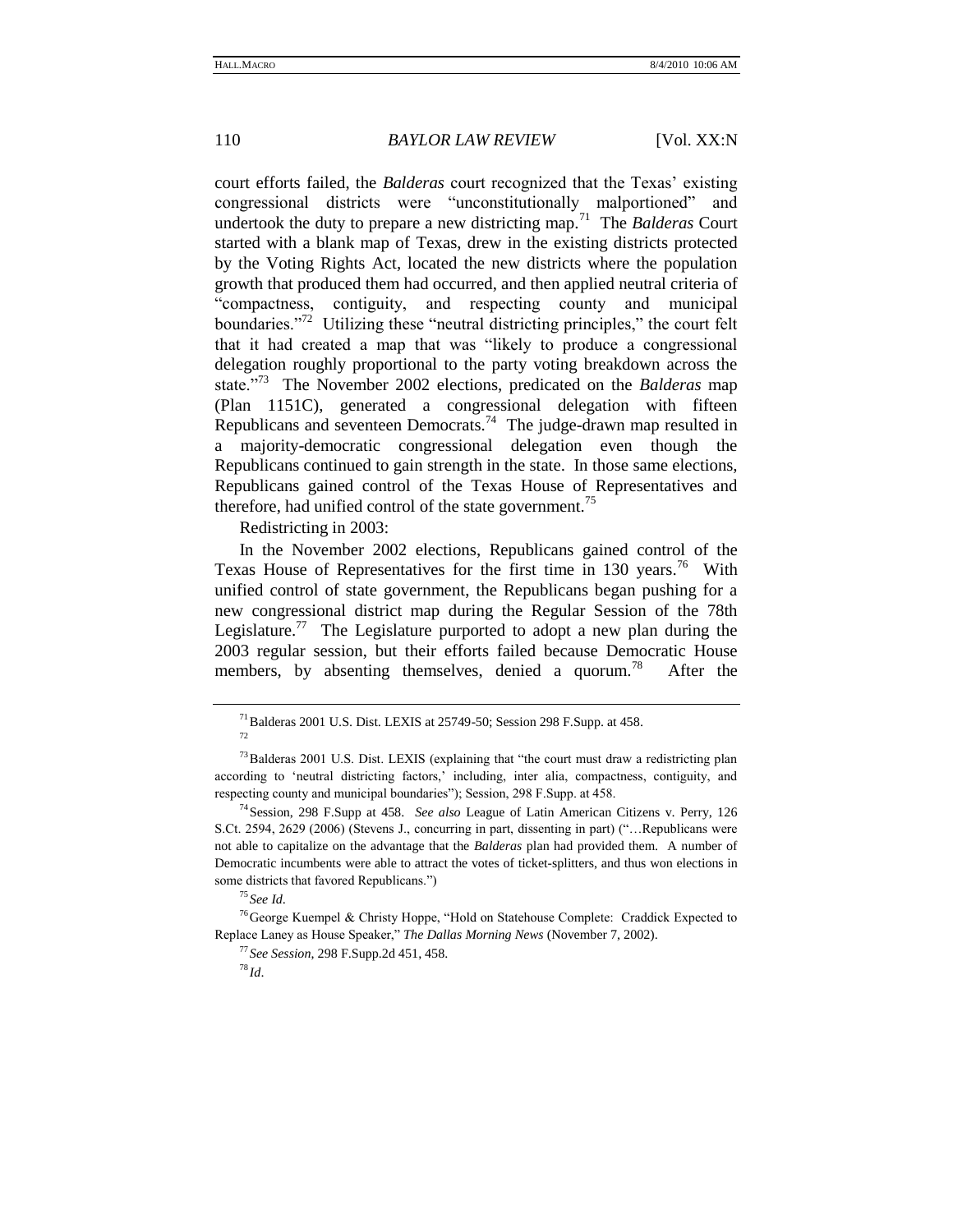redistricting efforts failed, Governor Rick Perry called the Legislature into a special session for the purpose of adopting a new congressional districting plan.<sup>79</sup> During the first special session, the Texas House of Representatives approved a new congressional map, but the Senate failed to approve it because its "two-thirds" supermajority rule effectively permitted the Democrats to block a vote.<sup>80</sup> Shortly after the first special session of the legislature lapsed, Lieutenant Governor Dewhurst announced that he would suspend the operation of the two-thirds rule in any future special session considering congressional redistricting legislation.<sup>81</sup> Governor Rick Perry once again called the Legislature into a second special session but, once again, the Senate was unable to adopt a plan because Democratic members of the Senate left the state and denied a quorum necessary for Senate  $\arctan^{82}$  Consequently, the Legislature adjourned without enacting new congressional districts.<sup>83</sup> Finally, on September 9, 2003, Governor Rick Perry called a third special session of the 78th Legislature for the purpose to consider legislation relating to congressional redistricting.<sup>84</sup> Although Democratic legislators again attempted to prevent the formation of a quorum, when a lone Senate Democrat returned to Texas, a quorum was present and the Legislature passed a congressional redistricting plan, Plan 1374C.<sup>85</sup> The congressional plan was signed by Governor Rick Perry on October 13, 2003 and went into effect on January 11, 2004.<sup>86</sup> In the subsequent 2004 Congressional elections, Republicans captured twenty one congressional seats and the Democrats captured eleven of those seats.<sup>87</sup>

*League of United Latin American Citizens v. Perry* and its impact on the future of the Political Gerrymander:

Background:

Shortly after the passage of Plan 1374C, numerous parties filed suit in

 $81$  *Id*.

 $^{84}$ *Id*.

<sup>79</sup> *Id*.

 $80$  *Id.* 

<sup>82</sup>

 $83$  House Redistricting Committee Report, Bill Analysis, Tex. H.B. 3, 78th Leg.,  $3<sup>rd</sup>$  C.S. (2003), *available at* [http://www.capitol.state.tx.us./hrofr/hrofr.htm.](http://www.capitol.state.tx.us./hrofr/hrofr.htm)

<sup>85</sup> *Id*.; *Session*, 298 F.Supp.2d at 458; League of United Latin American Citizens v. Perry, 126 S.Ct. 2594, 2630 (2006)(Steven J., concurring in part, dissenting in part).

<sup>86</sup>Bill Actions for Tex. H.B. 3, 78th Leg., 3rd C.S. (2003), *available at* [http://www.capital.state.tx.us.](http://www.capital.state.tx.us/)

 $87$  Henderson v. Perry, 399 F. Supp. 2d 756, 764 (E.D. Tex. 2005).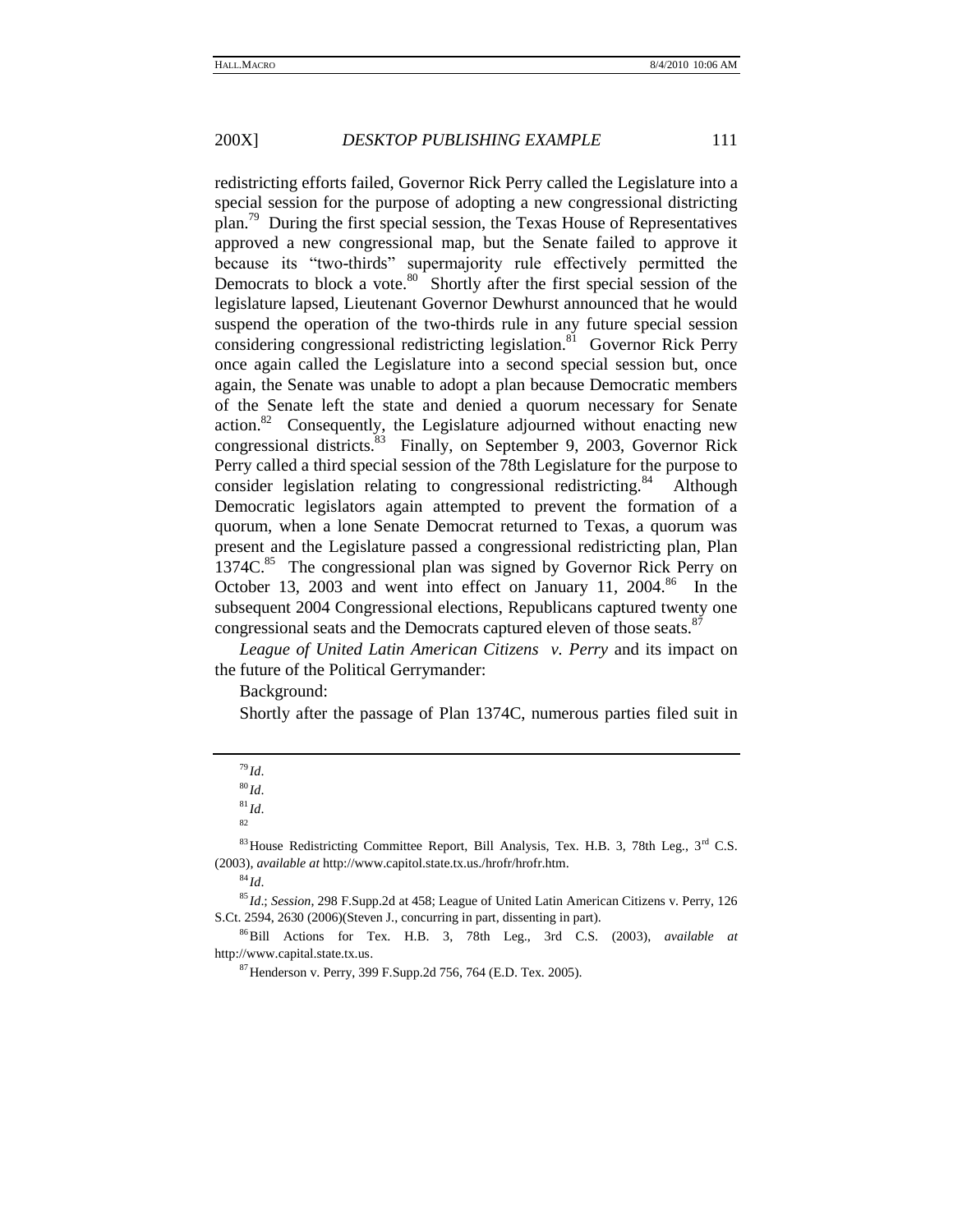federal court challenging Plan 1374C on the grounds that it violated § 2 of the Voting Rights Act and that it constituted an unconstitutional political gerrymander.<sup>88</sup> A three judge federal district court panel, consisting of Judges Higginbotham, Ward and Rosenthal, rejected these challenges.<sup>89</sup> The plaintiff's appealed the district court's decision in *Session* and the United States Supreme Court remanded for reconsideration in light of the Vieth decision.<sup>90</sup> On remand from the United States Supreme Court, the District Court for the Eastern District of Texas, in *Henderson v. Perry*, again rejected all challenges to the constitutionality of Plan 1374C.<sup>91</sup>

*Henderson v. Perry*: The District Courts Analysis on Remand:

In addressing whether Plan 1374C constituted a political gerrymander, the *Henderson* court made two opening observations. First, the court discussed the difficulty of adjudicating political gerrymandering claims. The court began its opinion by stating, "[t]he light offered by *Vieth* is dim, and the search for a core holding is elusive. This observation is not a criticism, but. . .recognition that *Vieth* reflects the long and twisting historical narrative of political gerrymanders in the United States."<sup>92</sup> The court thoughtfully noted that Article 1, Section 4 of the United States Constitution gave the legislatures of each state authority to prescribe "the Times, Places and Manner of holding Elections for Senators and Representatives" and that the Founders gave Congress the explicit authority to supervise the conduct of the states by enabling them to "make or alter" such regulations. $93$  The court continued, "this explicit placement in the Congress of the power to supervise the authority granted to the states, coupled with the difficulty faced by judges of divining rules or standards adequate to distinguish a judicial decision involving issues of partisanship

<sup>88</sup> *Session*, 298 F.Supp.2d at 457.

<sup>89</sup> *Id*. *See also Id*. at 515-517 (Ward, J., concurring in part, dissenting in part) (stating that while he agreed with the court's dismissal of the political gerrymandering claims, the "state action in this case unlawfully dilutes the strength of the Latino voters residing in former District 23.")

<sup>90</sup> *Session*, 398 F.Supp.2d 451, *vacated and remanded* 543 U.S. 941 (2004).

 $91$  Henderson v. Perry, 399 F.Supp.2d 756, 758 (E.D. Tex. 2004) (holding, "[u]ltimately, we adhere to our earlier judgment that there is no basis for us to declare the plan invalid.").

<sup>&</sup>lt;sup>92</sup> Henderson, 399 F.Supp.2d at 760. The *Henderson* court also stated, "[t]he most recent chapter in this history of partisan influence upon the drawing of legislative districts involves the federal judiciary's effort to play the role it claimed for itself in *Davis v. Bandemer*. Judicial reluctance to surrender this role is understandable….At bottom is a concern that the power to draw lines is inadequately checked, an implicit accusation that the political process is inadequate to the task.‖ *Id*. at 760–761.

<sup>93</sup>U.S. Const. art. I, § 4. *Id*. at 761.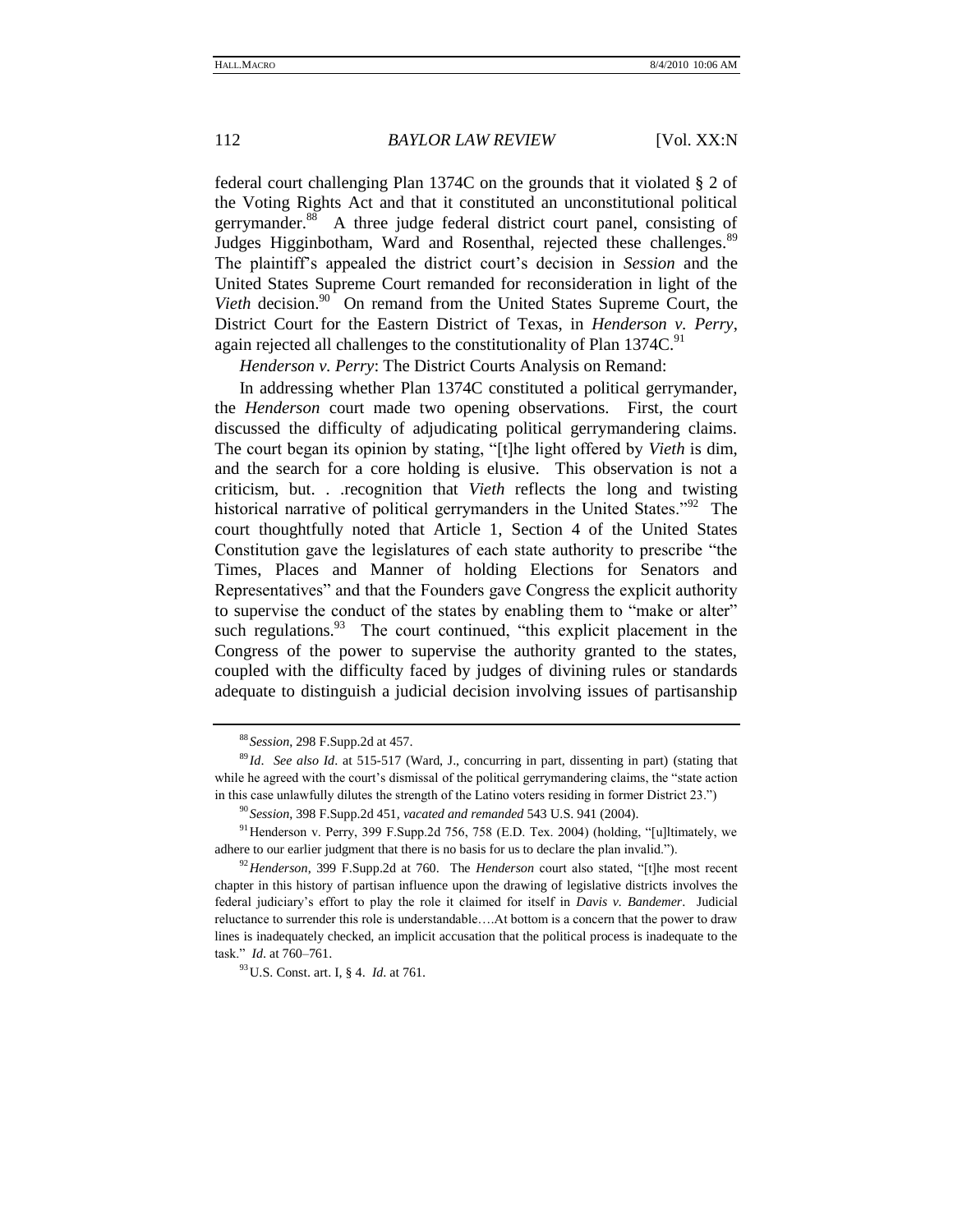in redistricting from a legislative act, has to date left the courts in the indefensible position of undertaking a task they cannot perform."<sup>94</sup> In other words, the lack of standards with which to adjudicate such claims has rendered judicial review nearly impossible.

Second, the court explicitly expressed its frustration with the Supreme Court's lack of guidance on the proper way to adjudicate political gerrymandering claims. The court observed that the Supreme Court could, "make an honest case of *Bandemer* by either setting a standard or concluding that the issue was not judiciable.<sup> $295$ </sup> By refusing to enunciate a standard with which such claims can be adjudicated, the Supreme Court has left the lower courts confused about how to adjudicate such claims and, consequently, a vast majority of all cases have declined to strike down redistricting plans as an illegal partisan gerrymander.<sup>96</sup> Furthermore, the court stated that it "remain[ed] wary of employing metrics to determine how much is too much partisan motive or effect in redistricting.<sup>997</sup>

After making these opening observations, the *Henderson* court again reviewed the record, pursuant to the remand, to determine, in light of *Vieth*, whether a "workable standard" with which to adjudicate political gerrymandering claims has emerged in this case.<sup>98</sup> First, the plaintiffs contended that sorting voters for the sole purpose of gaining partisan advantage can serve no rational or legitimate purpose. This approach focuses solely on "voluntary" legislative redistricting—where the legislature purports to replace a valid extant plan.<sup>99</sup> When the legislature acts voluntarily to replace a valid plan, the plaintiffs' argue, the sole motivation of the legislature is for partisan gain. The approach would tolerate involuntary redistricting because efforts to gain a partisan advantage do not constitute the sole reason for the undertaking. The court flatly rejected these arguments: "[t]he fact that the Texas legislature's redistricting plan replaced the court-drawn plan put into place after the 2000

<sup>97</sup>*Henderson*, 399 F.Supp.2d at 372.

99

<sup>94</sup>*Henderson*, 399 F.Supp.2d at 761.

<sup>95</sup> *Id*. at 762.

<sup>96</sup> *Id*. at 761. *See generally*, O'Lear v. Miller, 222 F.Supp.2d 850 (E.D. Mich); Marylanders for Fair Representation, Inc. v. Schaefer, 849 F.Supp 1022 (D. Md. 1994); Terrazas v. Slangle, 821 F.Supp 1162 (W.D. Tex. 1993); Pope v. Blue, 809 F.Supp. 392 (W.D. N.C. 1992).

<sup>&</sup>lt;sup>98</sup> Id. ("We can only fairly read the remand to suggest that the Justice providing the fifth vote sees the possibility of a workable standard emerging from this case, the rejected allegations of the complaint in *Vieth* aside.").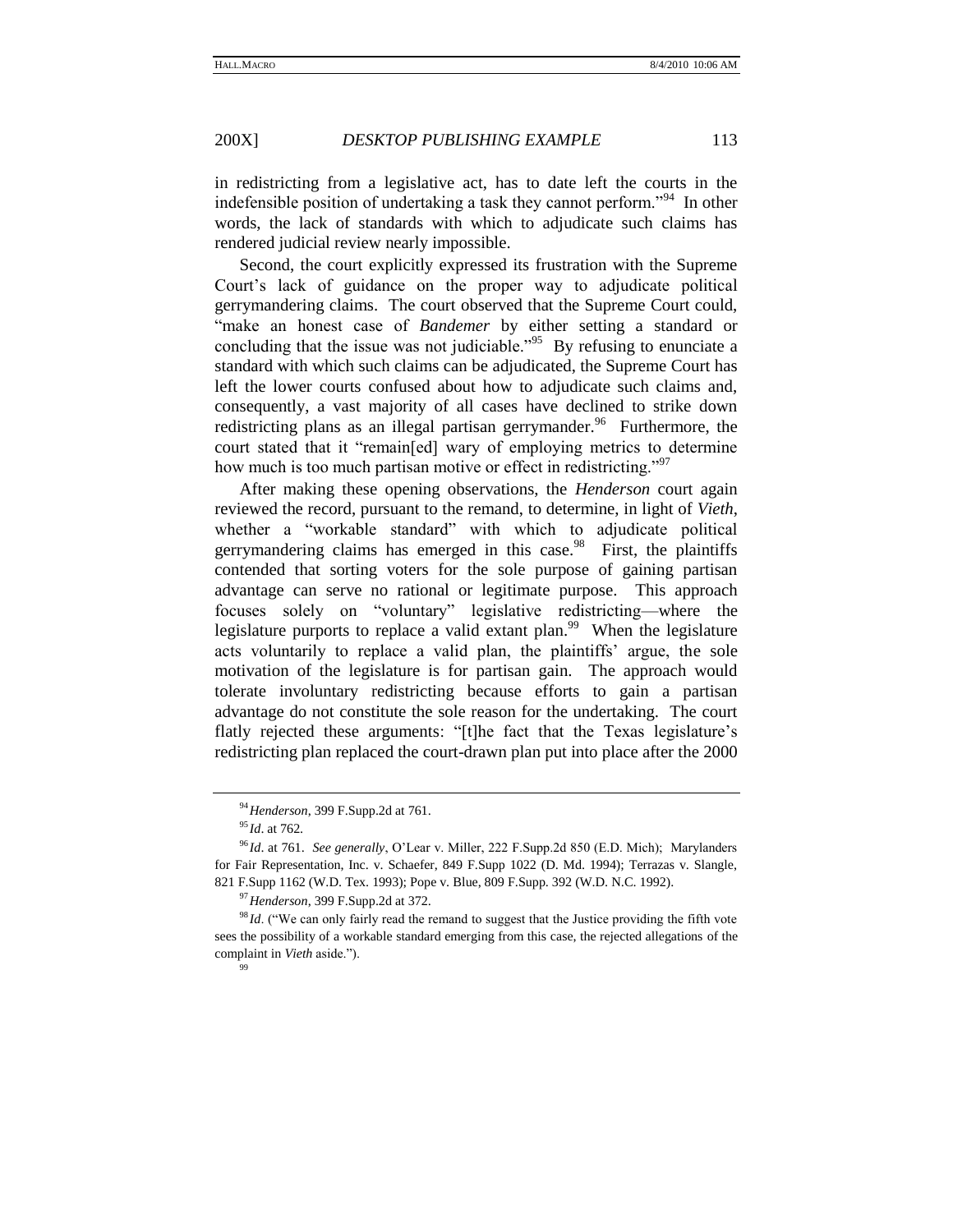census does not make the legislative plan invalid in light of *Vieth* because it was "solely" motivated by political motivation. . ...[t]he *Vieth* plurality rejected the "sole" motivation test as a basis for measuring when partisan influences on redistricting are impermissibly excessive. Although *Vieth* did not involve mid-cycle redistricting to replace an existing plan, there is no constitutional or statutory prohibition on mid-decade redistricting."<sup>100</sup> Furthermore, the approach advocated by the plaintiffs, that redistricting mid-decade is per se unconstitutional, is insufficient because it discounts the possibility that "there may be rational justifications for attempting to redistrict."<sup>101</sup> For example, the court noted that "it is not clear that acting to *undo* a perceived disadvantage imposed previously by an opposing party is irrational in the sense that it admits of no salutary or constitutionally acceptable result."<sup>102</sup> In 1991, the Democratically controlled state legislature enacted a map cited as "an extreme example of what one party can do in drawing a redistricting map to the detriment of another." $103$  As the *Henderson* court then pointed out, the 2001 court drawn map "perpetuated much of this [Democratic party] gerrymander" and the practical effect of the court's effort was to leave the 1991 Democratic Party gerrymander largely in place. $104$  For these reasons, the court found that the plaintiff's contentions on remand are "conspicuous for want of any measure of substantive fairness, on that can sort plans as ‗fair or unfair' by something other than a judge's vision of how the judiciary ought to work. . .<sup>105</sup> Accordingly, the *Henderson* court rejected the claims of the plaintiffs.

After the *Henderson* court rejected the plaintiff's political gerrymandering claims, the plaintiff's appealed the decision to the United States Supreme Court. The appellants in LULAC contend that the 2003 Redistricting plan is an unconstitutional partisan gerrymander. First, the appellants' implicitly argue that an equal protection challenge to a political gerrymander does present a justiciable case or controversy.<sup>106</sup> Furthermore,

<sup>100</sup> *Id*. at 766.

<sup>101</sup> *Id*. at 767.

 $102$  *Id.* 

<sup>103</sup> *Id*. at 767.

<sup>104</sup> *Id*. at 768.

<sup>105</sup> *Id*. at 770.

 $106$  League of United Latin American Citizens v. Perry 126 S.Ct. 2594, 2607 (2006). I say ―implicitly‖ because, while a plurality in *Vieth* held that such claims are nonjusticiable, Justice Kennedy, along with 4 other members of the Court, disagreed with the plurality's logic. Appellants do not argue justiciability at the Supreme Court, thus they assume that such cases are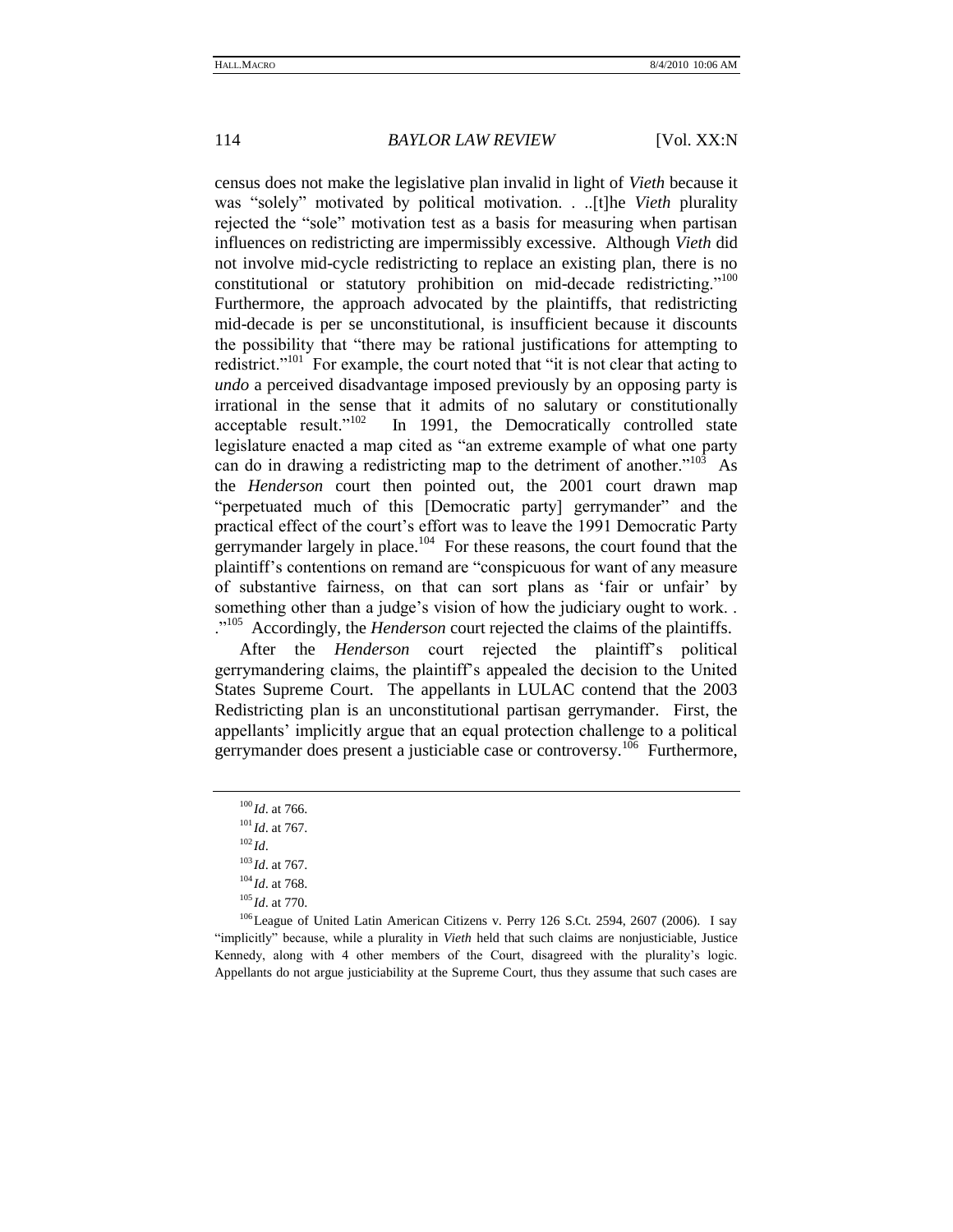they advocate two separate theories/standards with which to adjudicate political gerrymandering claims. First, the appellants claim that a decision to effect mid-decennial redistricting, when solely motivated by partisan objectives, violates equal protection and the First Amendment because it serves no legitimate purpose and burdens one group because of its political opinions and affiliation.<sup>107</sup> Second, the appellants' argue that mid-decade redistricting for exclusively partisan purposes violates the one-person, onevote requirement.<sup>108</sup> Along with the appellants' theories, some of the *amici* advocate a "symmetry" standard to measure partisan bias. The United States granted certiorari to determine the validity of the appellants political gerrymandering claims.

Justiciability, Take Three:

Whether political gerrymandering claims present a justiciable case or controversy or a non-justiciable political question has been a source of controversy for years. As discussed in Part II.B., in *Bandemer v. Davis*, six members of the Supreme Court held that claims of political gerrymandering are properly justiciable under the Equal Protection Clause.<sup>109</sup> However, the Court failed to enunciate clear standards with which such claims could be properly adjudicated by lower courts.<sup>110</sup> Accordingly, "Bandemer has served almost exclusively as an invitation to litigation without much prospect of redress."<sup>111</sup> In 2004, the Court again had the opportunity to address whether or not political gerrymandering claims present a justiciable case or controversy. In *Vieth v. Jubelirer*, a plurality of the Supreme Court held that since there are "no judicially discernable and manageable standards for adjudicating political gerrymandering claims, political gerrymandering claims are nonjusticiable and. . ..*Bandemer* was wrongly decided."<sup>112</sup> However, a majority of the court, led by Justice Kennedy, refused to expressly overrule *Bandemer*. 113 Accordingly, *Vieth* failed to unequivocally address whether or not such claims present a justiciable controversy.

justiciable even though there is vigorous disagreement over that issue. *Id*. at 2607; *See also Id*. at 2652 (Roberts, J. concurring in part, dissenting in part).

<sup>107</sup> *Id*. at 2609.

<sup>108</sup> *Id*. at 2611.

<sup>&</sup>lt;sup>109</sup> Davis v. Bandemer, 478 U.S. 109, 123 (1986).

<sup>&</sup>lt;sup>110</sup> Vieth v. Jubelirer 541 U.S. 267, 279 (2004).

<sup>111</sup> *Id*. at 279, 282, 284.

<sup>&</sup>lt;sup>112</sup>*Id.* at 281 (Scalia, J., joined by Justices Rehnquist, O'Connor, and Thomas).

<sup>&</sup>lt;sup>113</sup>*Id.* at 306 (Kennedy, J., concurring).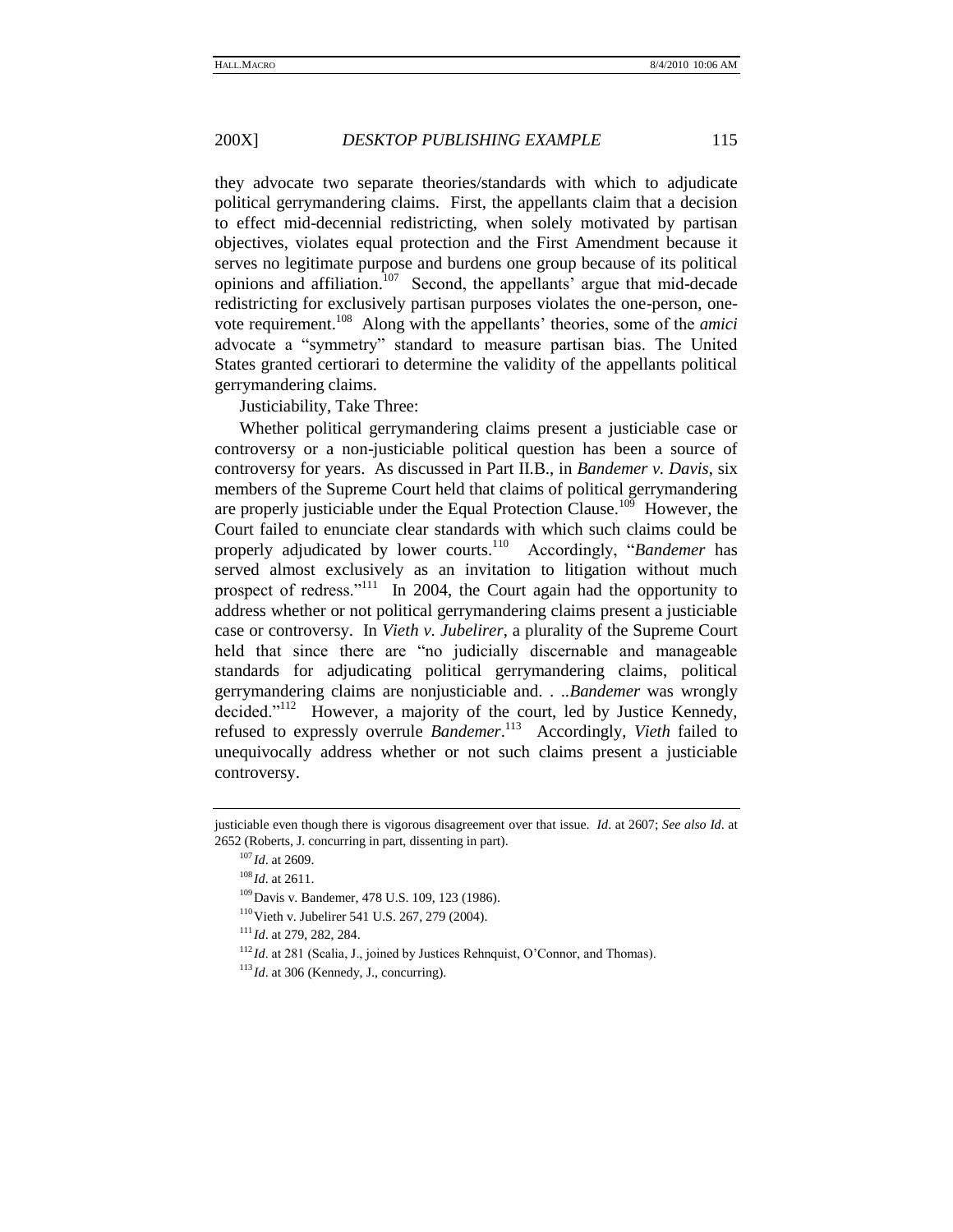In *League of United Latin American Citizens v. Perry*, the Court was once again presented with the opportunity to determine whether political gerrymandering claims present a justiciable case or controversy. However, while acknowledging that the justiciability of political gerrymandering claims has produced disagreement, Justice Kennedy, joined by Justices Stevens, Souter, Ginsburg, and Breyer, chose not to revisit the justiciability issue.<sup>114</sup> This decision seems to have been motivated, at least in part, by the fact that the issue was not argued in this case and a majority of the Court has never held that such claims present a nonjusticiable political question.<sup>115</sup> Instead, they decided to examine whether the appellants' offer the court a manageable measure of fairness with which to adjudicate partisan gerrymander claims.<sup>116</sup> The Court, however, was not unanimous in this respect. The new members of the Court, Chief Justice Roberts and Justice Alito, did not take a position on whether or not a challenge to a political gerrymander presents a justiciable case or controversy because "it [had] not been argued in these cases."<sup>117</sup> Accordingly, their position on the issue of justiciability is not entirely clear. Justice's Scalia and Thomas' position, on the other hand, is crystal clear. Consistent with their position in *Vieth*, both would have held that "claims of unconstitutional political gerrymandering do not present a justiciable case or controversy."<sup>118</sup> Justice Scalia sharply criticized Justice Kennedy's opinion for concluding that the appellants' "failed to state a claim" because he never articulated what the elements of such a claim consist of.<sup>119</sup> In his view, this "was not an available disposition on appeal" and the Court should either conclude that the claim is non-justiciable and dismiss it, or else promulgate a standard and measure appellant's claim against it.<sup>120</sup> As has been noted by a sundry of lower courts since the *Bandemer* decision was first decided, the Court again disposed of the appellants' claim in a way that "provides no guidance to lower court judges and perpetuates a cause of action with no discernable

<sup>114</sup>League of United Latin American Citizens v. Perry, 126 S.Ct. 2594, 2607 (2006); *see also Vieth*, 541 U.S. at 281; *Bandemer*, 478 U.S. at 123.

<sup>115</sup>*Perry*, 126 S.Ct. at 2607.

<sup>116</sup> *Id*. *But see id*. at 2647 (Souter, J., concurring in part, dissenting in part) (Justice Souter, with whom Justice Ginsberg joined, sees "nothing to be gained by working through these cases.").  $117$  *Id.* at 2652 (Roberts, C.J., concurring in part, dissenting in part).

<sup>&</sup>lt;sup>118</sup> *Id.* at 2663 (Scalia, J., concurring in part and dissenting in part).

<sup>&</sup>lt;sup>119</sup> *Id.* at 2663 (Scalia, J., concurring in part, dissenting in part).

 $^{120}$ *Id*.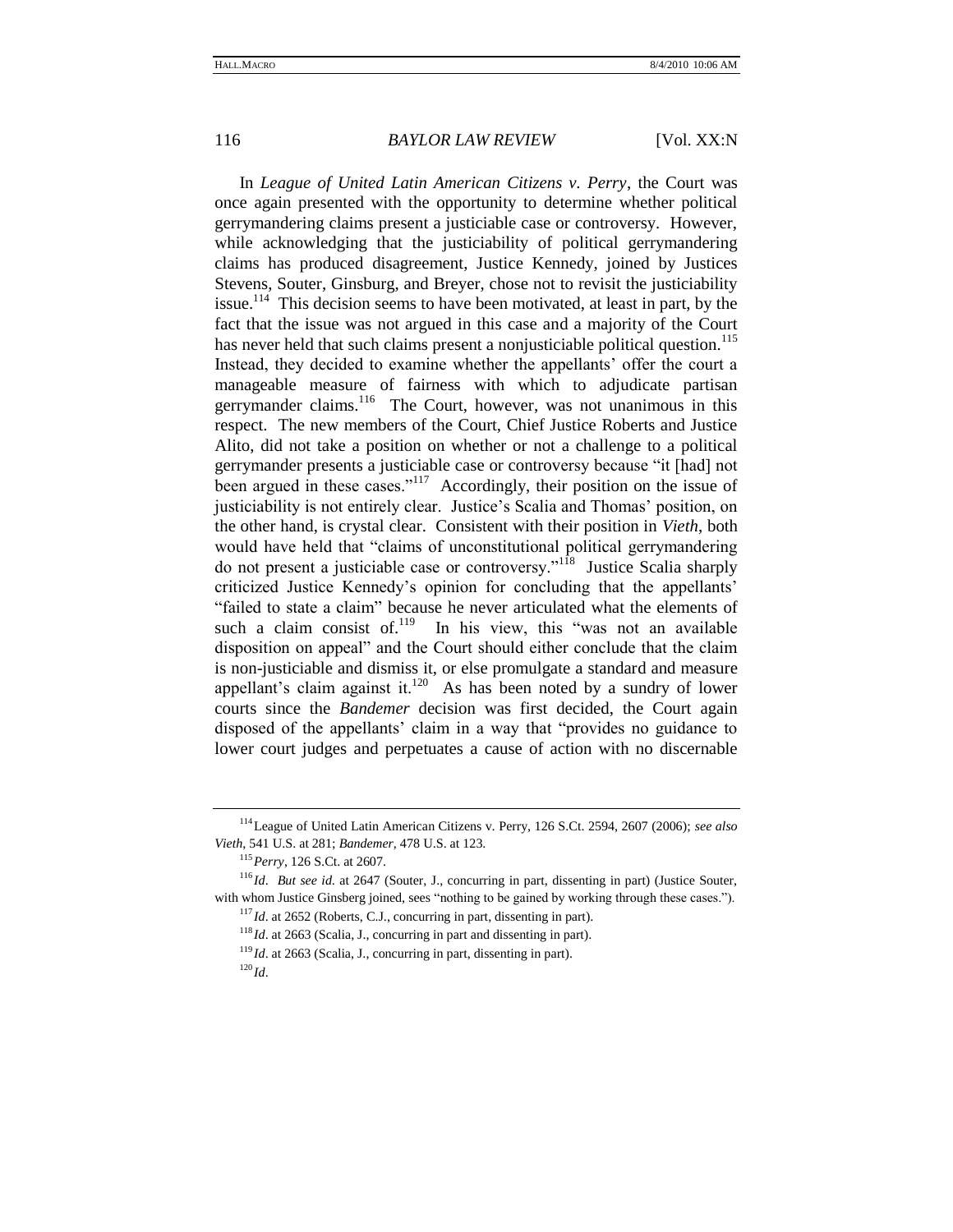content."<sup>121</sup> Accordingly, *Perry* did little to change the result reached in *Vieth*: five members of the Court still hold that political gerrymandering claims present a justiciable case or controversy. After implicitly holding that political gerrymandering claims are justiciable, Justice Kennedy and other members of the Court proceeded to examine whether appellants' claims offer the Court a "manageable, reliable measure of fairness for determining whether a partisan gerrymander violates the Constitution.<sup> $122$ </sup>

The Evolution of a 'Manageable, Reliable Measure of Fairness'?

Introduction:

Five members of the Supreme Court have never agreed on a "manageable, reliable measure of fairness" with which to adjudicate political gerrymandering claims.<sup>123</sup> As previously discussed, a plurality of the Court in *Vieth*, led by Justice Scalia, held the *Bandemer* intent and effects test was unworkable and that no judicially manageable and workable standards for adjudicating political gerrymandering claims have ever emerged. $124$  Consequently, the judiciary should not adjudicate such disputes and should leave such disputes to the other branches of government.<sup>125</sup> Another plurality of the Court, Justices Stephens, Breyer, Ginsburg, and Souter, held that such claims are justiciable, but they could not agree on a single workable standard with which to adjudicate them.<sup>126</sup> Justice Kennedy, the deciding fifth vote, concurred in the judgment with Justice Scalia and the plurality, but was extremely reticent to overrule

<sup>121</sup> *Id*.

<sup>&</sup>lt;sup>122</sup> *Id.* at 2607 (Justice Kennedy delivered the opinion of the Court, but his analysis of the Appellants' claims was not joined by any other members of the Court.

<sup>123</sup> *See discussion Infra* Part II. *See generally* Bandemer v. Davis, 478 U.S. 109 (1986); *Vieth*, 541 U.S. 267 (2004).

 $124$ Vieth v. Jubelirer, 541 U.S. 267, 306 (2004)("Eighteen years of essentially pointless litigation have persuaded us that *Bandemer* is incapable of principled application."). "The lower courts were set wandering in the wilderness for 18 years not because the *Bandemer* majority thought it was a good idea, but because five justices could not agree upon a single standard, and because the standard the plurality proposed turned out not to work.‖ *Id*. at 303.

 $125$  *Id.* at 306, 275. The Court stated that "[i]t is significant that the Framers provided a remedy for such practices in the Constitution. Article I, § 4, while leaving in state legislatures the initial power to draw districts for federal elections, permitted Congress to 'make or alter' those districts if it wished."

 $126$  *Id.* at 292 ("the mere fact that these four dissenters come up with three different standards—all of them different from the two proposed in *Bandemer* and the one proposed here by appellants—goes a long way to establishing that there is no constitutionally discernable standard.").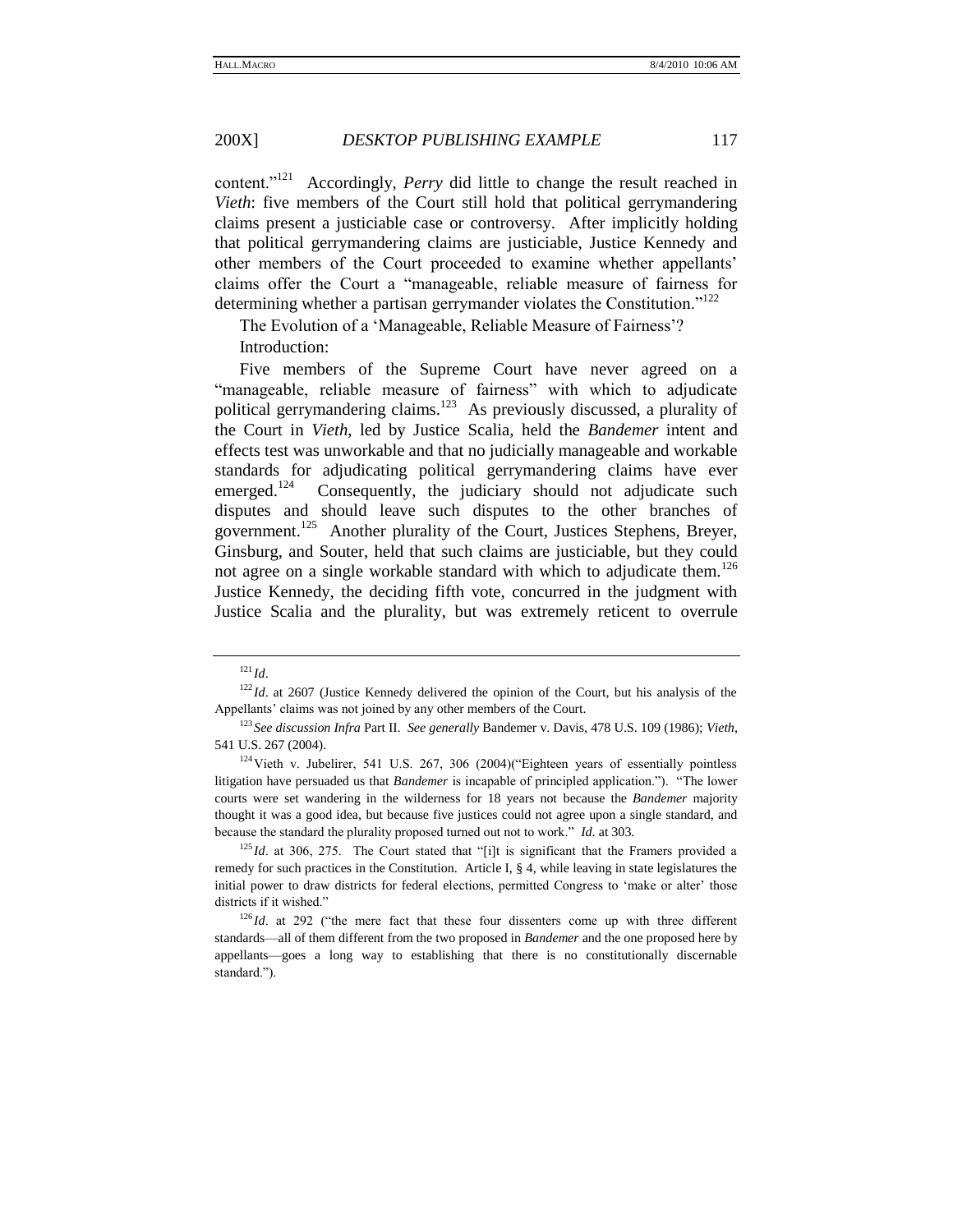*Bandemer.* In his concurrence, Justice Kennedy wrote, "[t]here are... .weighty arguments for holding cases like these to be non-judiciable; and those arguments may prevail in the long run. In my view, however, the arguments are not so compelling that they require us now to bar all future claims of injury from a partisan gerrymander."<sup>127</sup> Kennedy continued, "[i]f workable standards do emerge to measure these burdens, however, the courts should be prepared to order relief."<sup>128</sup> In other words, Justice Kennedy has adopted a "wait and see" approach—namely, that such claims are presently non-justiciable, but a standard might evolve in the future which will enable the Courts to adjudicate the disputes. Accordingly, as the *Henderson* court eloquently explained, the "light offered by *Vieth* is dim." It merely stands for the proposition that five members of the Court are willing to adjudicate such claims, even though they can't agree on a particular standard.<sup>129</sup> Since Justice Kennedy is the pivotal fifth and deciding vote, *Vieth* suggests that it is up to him to determine if and when an acceptable standard emerges.<sup>130</sup> Perry provided such an opportunity. As discussed in Part IV. A., appellants, and the *amici*, proffer three standards which they believe are manageable, reliable standards of fairness with which to adjudicate political gerrymandering claims. I will address the Court's resolution of these two claims in turn.

Mid-Decade Redistricting is Per-Se Unconstitutional:

Justice Kennedy's Take:

Justice Kennedy, writing for himself, addressed the appellants' first political gerrymander theory. Appellants' claim that a decision to effect mid-decennial redistricting, when solely motivated by partisan objectives, violates the equal protection clause and First Amendment because it serves no legitimate purpose and burdens one group because of their associational

<sup>&</sup>lt;sup>127</sup>*Id.* at 310 (Kennedy, J., concurring).

<sup>&</sup>lt;sup>128</sup>*Id.* at 317 (Kennedy, J., concurring).

 $129$  *Id.* at 301. However, as Justice Scalia eloquently and emphatically points out, the "wait" and see" option argued by Justice Kennedy is "not legally available." *Id.* "[i]t is *our* job, not the plaintiffs', to explicate the standard that makes the facts alleged by the plaintiffs adequate or inadequate to state a claim. We cannot nonsuit *them* for our failure to do so." *Id*. (emphasis in original). ―We must either enunciate the standard that causes us to agree or disagree with that merits judgment, or else affirms that the claim is beyond our competence to adjudicate." *Id.* at 304.

<sup>&</sup>lt;sup>130</sup>This is necessarily so because Justice Kennedy is the only member of the Court who has not conclusively decided whether a standard exists or whether one does not. In other words, Justice Kennedy is the "swing vote."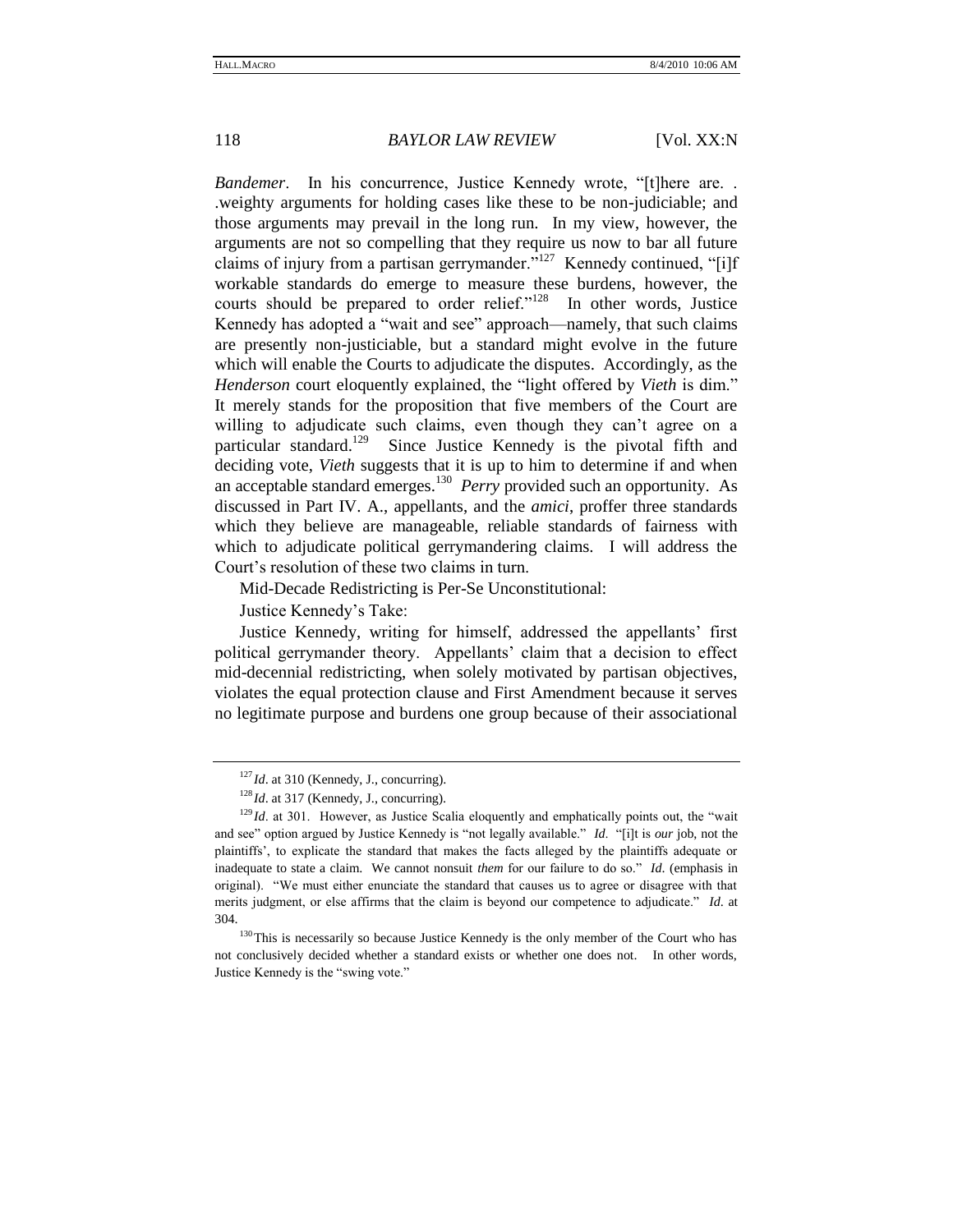beliefs.<sup>131</sup> The "mid-decennial" nature of the redistricting differentiates *Perry* from *Vieth* because the Pennsylvania legislature acted in the context of a required decennial redistricting, whereas the Texas Legislature voluntarily replaced a valid, court drawn plan.<sup>132</sup> Because Texas had no constitutional obligation to act, there is little question that the sole purpose of the legislature was to gain a partisan advantage.<sup>133</sup> Accordingly, the appellants' advocate a presumption of invalidity when a mid-decade plan is adopted solely for partisan motivations, thus "the courts need not inquire about, nor the parties prove, the discriminatory effects of partisan gerrymandering."<sup>134</sup> While Justice Kennedy acknowledges the conceptual simplicity of the appellants' proposed test, he finds the appellants' case for adopting the test unconvincing.

First, Justice Kennedy addressed appellants' argument that the legislature's "sole motivation" was for partisan gain. While the legislature "does seem to have decided to redistrict with the sole purpose of achieving a Republican congressional majority," partisan aims did not guide every line it drew.<sup>135</sup> The contours of some district lines were based on more mundane and local interest and a number of the line-drawing requests by Democratic state legislators were honored.<sup>136</sup> Furthermore, as the Court has acknowledged, "[e]valuating the legality of acts arising out of mixed motives can be complex, and affixing a single label to those acts can be hazardous, even when the actor is an individual performing a discrete act. When the actor is a legislature and the act is a composite of manifold choices, the task can be even more daunting."<sup>137</sup> Accordingly, appellants' proposed "presumption of invalidity" falls short because partisan gain is not necessarily the "sole intent" of the legislature.

Second, even if partisan gain was the "sole motivation" for the decision to replace the court-drawn map, Justice Kennedy held that a successful claim attempting to identify unconstitutional acts of partisan gerrymander must "show a burden, as measured by a reliable standard, on the complainants' representational rights."<sup>138</sup> Because, just as Justice Stevens

<sup>&</sup>lt;sup>131</sup> League of United Latin American Citizens v. Perry, 126 S.Ct. 2594, 2609 (2006).

 $^{132}$ *Id*.

<sup>133</sup> *Id*.

<sup>134</sup> *Id*.

<sup>135</sup> *Id*.

<sup>136</sup> *Id*.; *see also* Session v. Perry, 298 F.Supp.2d 451, 472–73 (E.D. Tex. 2004).

<sup>137</sup> *Id*. (citing Hartman v. Moore, 126 S.Ct. 1695, 1703–1704 (2006)).

<sup>&</sup>lt;sup>138</sup> *Id.* at 2610 ("Even setting this skepticism aside, a successful claim attempting to identify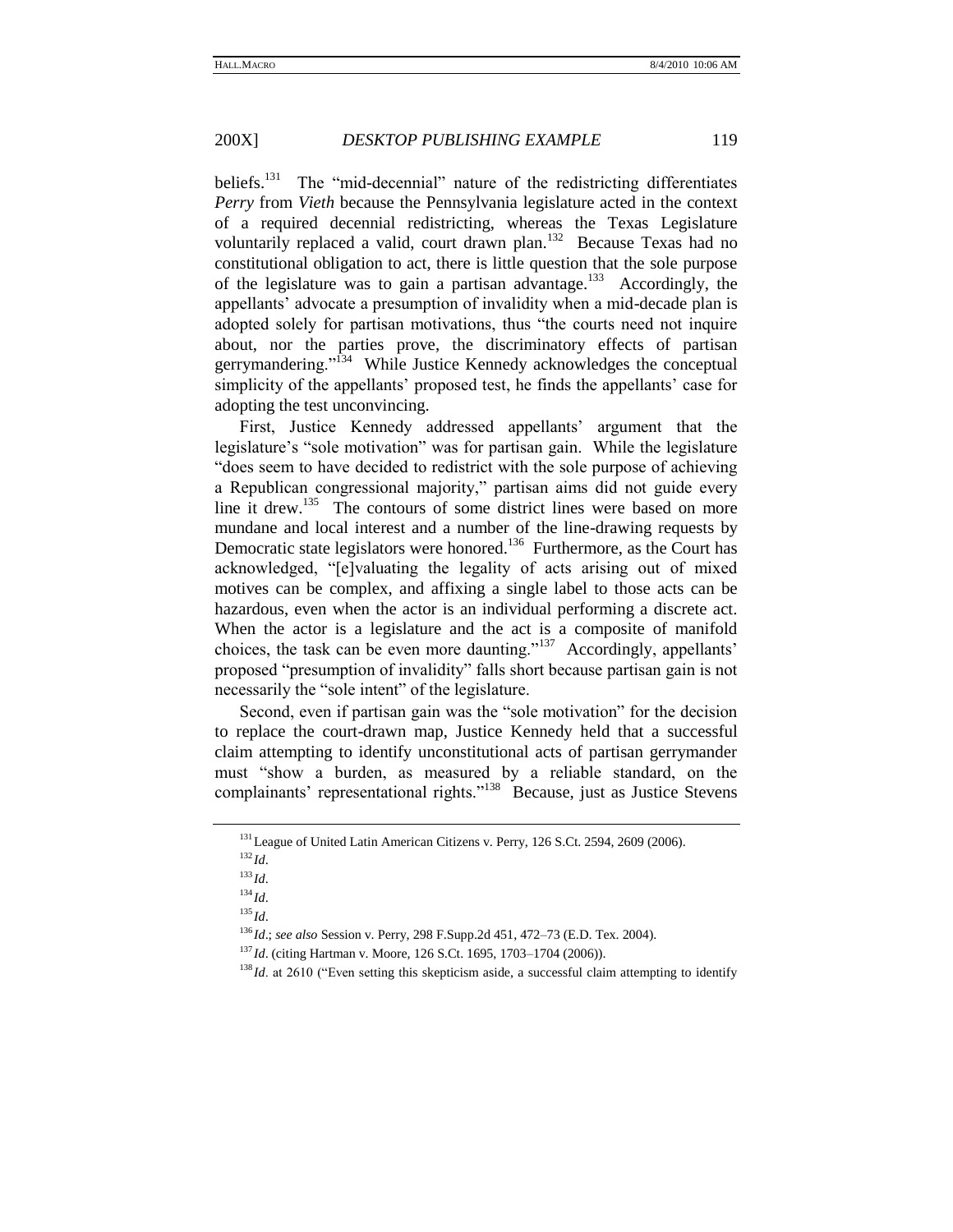held in his dissent in *Vieth*, "just as race can be a factor in, but cannot dictate the outcome of, the districting process, so too can partisanship be a permissible consideration in drawing district lines.  $\cdot$   $\cdot$   $\cdot$   $\cdot$  To prevail, the appellants must proffer a standard which would identify how much partisan motivation is "too much." Under this line of thought, Justice Kennedy found that appellants' theory failed for three main reasons. First, notwithstanding the appellants' arguments to the contrary, the sole-intent standard is no more compelling simply because it is a "mid-decade" redistricting plan. $140$  Justice Kennedy emphasized that neither the Constitution nor the Court's case law indicate that there is anything ―inherently suspect about a legislature's decision to replace mid-decade a court ordered plan with one of it's own."<sup>141</sup> Because the Constitution vests redistricting responsibilities primarily with the state legislatures and Congress, a legislatively enacted plan should be preferable to one drawn by the courts.<sup>142</sup> Second, Justice Kennedy stated that the imposition of such a rule providing for presumptive invalidity of mid-decade plans would be inherently irrational. Appellants' theory would allow a highly effective partisan gerrymander that coincided with decennial redistricting to receive less scrutiny than a solely partisan, mid-decade plan. Accordingly, "[a] test that treats these two similarly effective power plays in such different ways does not have the reliability that appellants ascribe to it."<sup>143</sup> Furthermore, one deleterious effect of appellants' plan could be to encourage partisan excess at the outset of the decade.<sup>144</sup> If mid-decade redistricting was severely restricted, opposition legislators would have every incentive to prevent passage of a plan and try their luck with a court.<sup>145</sup> Finally, Plan 1374C is markedly different and fairer than the one challenged in *Vieth* because it resulted in a party balance "more congruent to statewide party

<sup>143</sup> *Id*.

unconstitutional partisan gerrymandering must do what appellants' sole motivation theory expressly disavows: show a burden, as measured by a reliable standard, on the complainants' representational rights.").

 $139$  Vieth v. Jubelirer, 541 U.S. 267, 336 (2004) (Stevens, J., dissenting).

<sup>140</sup>*Perry*, 126 S.Ct. at 2610.

<sup>&</sup>lt;sup>141</sup> Id. As Kennedy stated earlier in his opinion, "to prefer a court-drawn plan to a legislature's replacement would be contrary to the ordinary and proper operation of the political process.‖ *Id*. at 2608–2609.

<sup>142</sup> *Id*. at 2608.

<sup>144</sup> *Id*. at 2611.

<sup>145</sup> *Id*.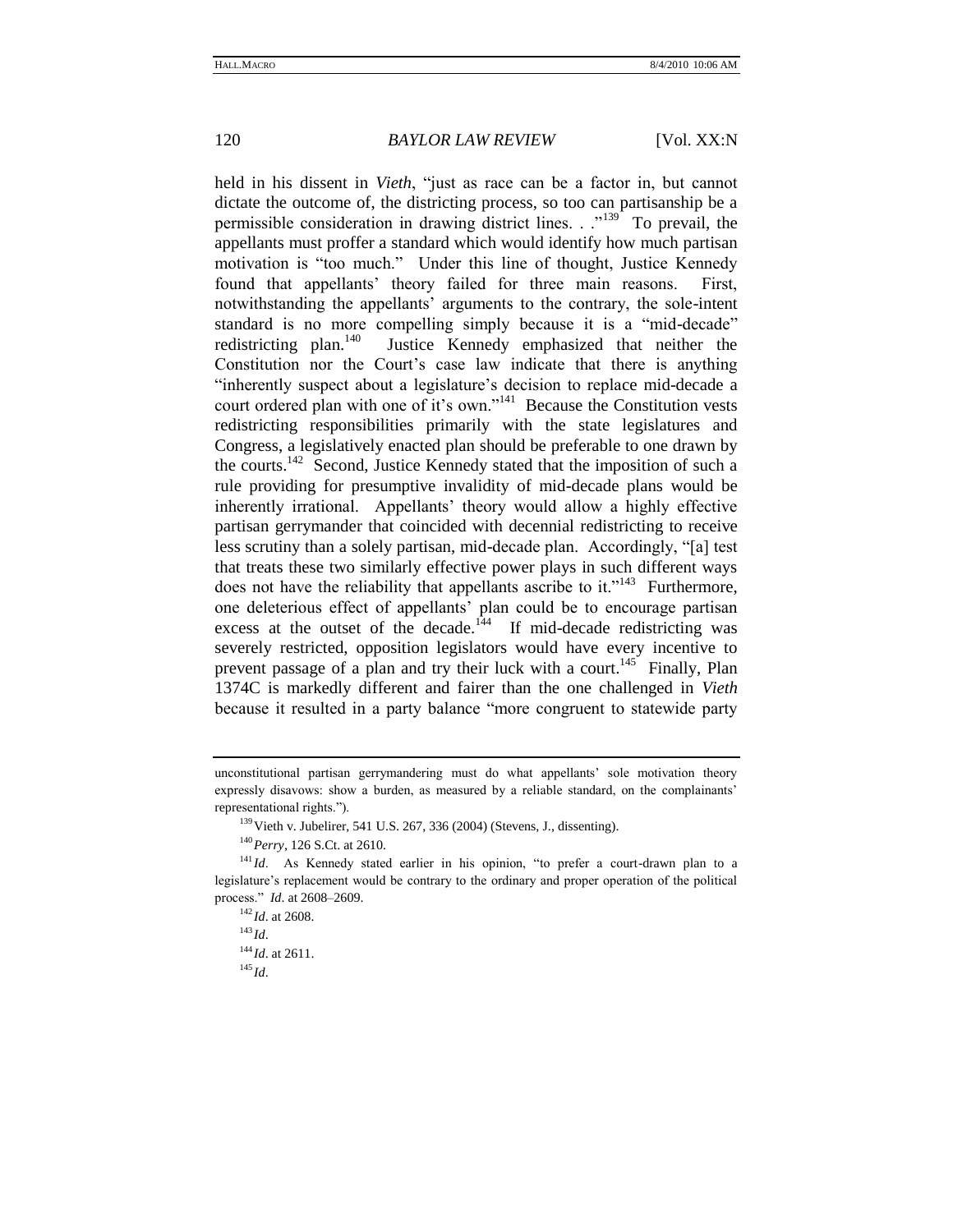power."<sup>146</sup> Justice Kennedy stated that "a congressional plan that more closely reflects the distribution of state party power seems less likely a vehicle for partisan discrimination than one that entrenches an electoral minority."<sup>147</sup> For all these reasons, Justice Kennedy came to the conclusion that the "sole-intent" test advocated by the appellants did not demonstrate a burden, measured by a reliable standard, on their representational rights.

Justice Stevens and Breyer:

Justices Stevens and Breyer disagreed with Justice Kennedy's cursory rejection of the appellants' claims. First, Justice Stevens argues that the United States Constitution protects citizens from discrimination based upon political affiliation and the "singular intent to maximize partisan advantage" is, in itself, an improper criterion. Second, he argues that the presence of midcycle redistricting, for any reason, raises a fair inference that partisan objectives played a major role in the process and that identifying this motive is a readily manageable judicial task. Finally, even if a singular intent to maximize partisan advantage is insufficient, as Justice Kennedy concludes, Plan 1374C did burden the complainants' representational rights. Consequently, they would hold that Plan 1374C, in its entirety, violated the equal protection clause and would have directed the district court to reinstate the court-drawn map.<sup>148</sup>

Justice Stevens first establishes that a "singular intent to maximize" partisan advantage‖ does violate the United States Constitution. The First Amendment's protection of citizens from official retaliation based on political affiliation and the Fourteenth Amendment's prohibition against invidious discrimination limit the State's power to rely exclusively on partisan preferences in drawing district lines.<sup>149</sup> Any decision to redraw district boundaries, like any other state action that affects the electoral process, must serve some legitimate governmental purpose.<sup>150</sup> Consequently, a purely partisan desire to minimize or cancel out the voting strength of political elements of the voting population serves no such purpose, thus violating the Constitutional obligation to govern impartially.<sup>151</sup> If the sole intent of the Texas Legislature was to "minimize"

<sup>146</sup> *Id*. at 2610.

<sup>147</sup> *Id*.

<sup>&</sup>lt;sup>148</sup> *Id.* at 2626 (Stevens, J. concurring in part, dissenting in part); *Id.* at 2652 (Breyer, J., concurring in part, dissenting in part).

<sup>149</sup> *Id*. at 2634.

<sup>150</sup> *Id*. at 2627.

 $151$  *Id.* Justice Stevens does admit, however, that "legislatures will always be aware of politics"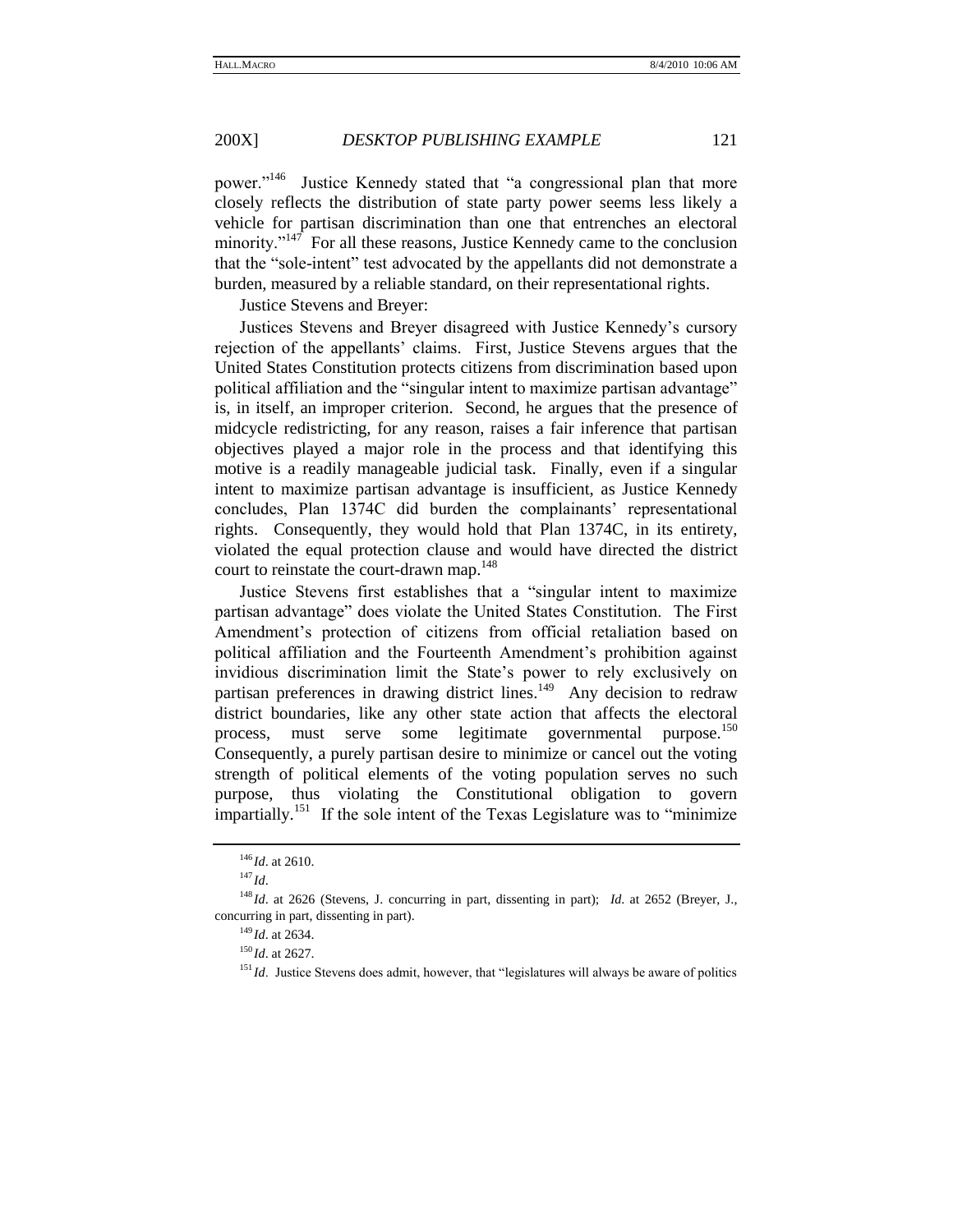the strength of Texas Democrats," Justice Stevens argues, then the plan cannot withstand constitutional scrutiny.<sup>152</sup>

With these broad principles in mind, Justice Stevens focuses on whether it is possible to determine the "sole intent" of the Texas Legislature in enacting the plan.<sup>153</sup> This issue, Justice Stevens argues, is quite different from the one encountered in *Vieth*. In *Vieth* the plaintiffs challenged a statewide plan that was promulgated in response to a legal obligation to redistrict (involuntary redistricting). In that context, there are a multitude of "granular" decisions that are made during redistricting and, consequently, there were no manageable standards to govern whether the predominant motivation underlying the entire map was solely political.<sup>154</sup> In *Perry*, on the other hand, the Texas Legislature was under no legal compulsion to enact a plan.<sup>155</sup> Although Justice Stevens agreed with Justice Kennedy that "the Constitution places no *per se* ban on midcycle redistricting," he argues that a legislature's voluntary decision to do so makes the judicial task of identifying the legislature's motive easier than it would otherwise be.<sup>156</sup> Furthermore, he argues that "[i]t is undeniable that identifying the motive for making that basic decision is a readily manageable task." $157$ 

After concluding that ascertaining the legislature's motive in enacting a mid-decennial plan is a "readily manageable task," Justice Stevens examined the record and concludes that the sole intent of the legislature was to gain a partisan advantage. First, he notes that the District Court unambiguously found that the sole purpose behind the enactment of Plan 1374C was a desire to maximize partisan advantage.<sup>158</sup> Second, he states that "it is perfectly clear that there is more than ample evidence to support such a finding."<sup>159</sup> While Justice Kennedy states that other mundane

 $^{152}$ *Id.* <sup>153</sup> *Id*. at 2631. <sup>154</sup> *Id*. at 2632. <sup>155</sup> *Id*. <sup>156</sup> *Id*. <sup>157</sup>*Id.* (citing Gomillion v. Lightfoot, 364 U.S. 399, 341 (1960)). <sup>158</sup> *Id*.; *see also* Session v. Perry, 298 F.Supp.2d at 472.

 $159$  *Id.* ( stating "[t]his evidence includes: (1) testimony from state legislators; (2) procedural irregularities described above that accompanied the adoption of Plan 1374C, including the targeted abolition of the long standing two-thirds rule, designed to protect the rights of the

and that we must tolerate some consideration of political goals in the redistricting process.‖ *Id*. at 2641–2642. However, when it is shown that the legislature's predominant motive in drawing district lines was to disadvantage a particular political group, that political group's constitutional rights have been violated. *Id*.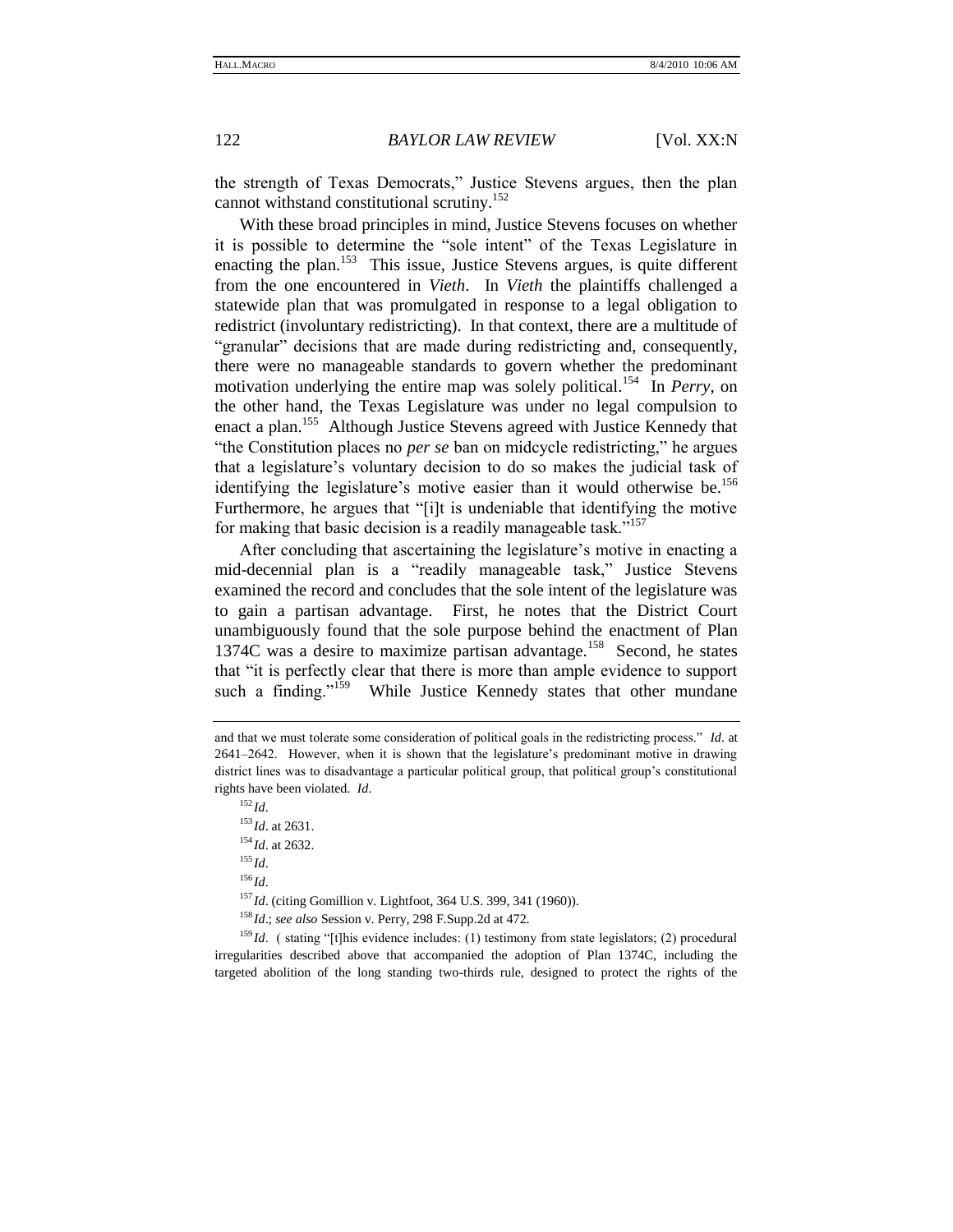interests played a part in the redistricting, Justice Stevens holds that these facts "are not relevant" because of the partisan objective in adopting the plan in the first place.<sup>160</sup> Finally, even the State itself has conceded that "[t]he overwhelming evidence demonstrated that partisan gain was the motivating force behind the decision to redistrict in  $2003$ ."<sup>161</sup> Accordingly, the record, in Justices Stevens and Breyer's opinion, clearly establishes a purely partisan objective for the adoption of the plan. Since the record establishes a "purely partisan objective" in enacting Plan 1374C, there is no need to discuss standards that would guide Justices to determine how much partisan influence is too much—"deciding that 100% is too much is not only a manageable decision, but. . ..an obviously correct one." <sup>162</sup> Justice Stevens then concludes that the plan violates the equal protection clause of the Fourteenth Amendment as an unconstitutional partisan gerrymander.

After espousing his view that the plan was solely partisan motivated and should be held unconstitutional, Justice Stevens responded to Justice Kennedy's argument that "even if legislation was enacted based solely on a desire to harm a politically unpopular minority, this fact is insufficient. . ..absent proof that the legislation did in fact burden the 'complainants' representative rights. $\frac{163}{10}$  In this case, Justice Stevens argues that the record supports the conclusion that Plan 1374C imposes a severe statewide burden on the ability of Democratic voters to influence the political process.<sup>164</sup> First, Justice Stevens argues that Plan 1374C has a "discriminatory effect in terms of the opportunities it offers the two principal political parties in Texas."<sup>165</sup> Using the symmetry standard rejected by Justice Kennedy, Justice Stevens shows that Republicans would have an advantage in a significant majority of seats even if the statewide

minority party, in the Texas Senate; (3) Plan 1374C's significant departures from the neutral districting criteria of compactness and respect for county lines; (4) the plan's excessive deviations from prior districts, which interfere with the development of strong relationships between Members of Congres and their constitutents; and (5) the plain's failure to comply with the Voting Rights Act." *Id.* 

<sup>160</sup> *Id*. at 2633 n.3.

 $^{161}$ *Id*.

<sup>162</sup> *Id*. at 2633 n. 4.

<sup>&</sup>lt;sup>163</sup> *Id.* at 2635. While Justice Stevens responded to this "additional requirement" imposed by Justice Kennedy, he does not agree that it is necessary to prove a unconstitutional partisan gerrymander. *Id*.

 $164$  *Id*.

<sup>165</sup> *Id*. at 2336.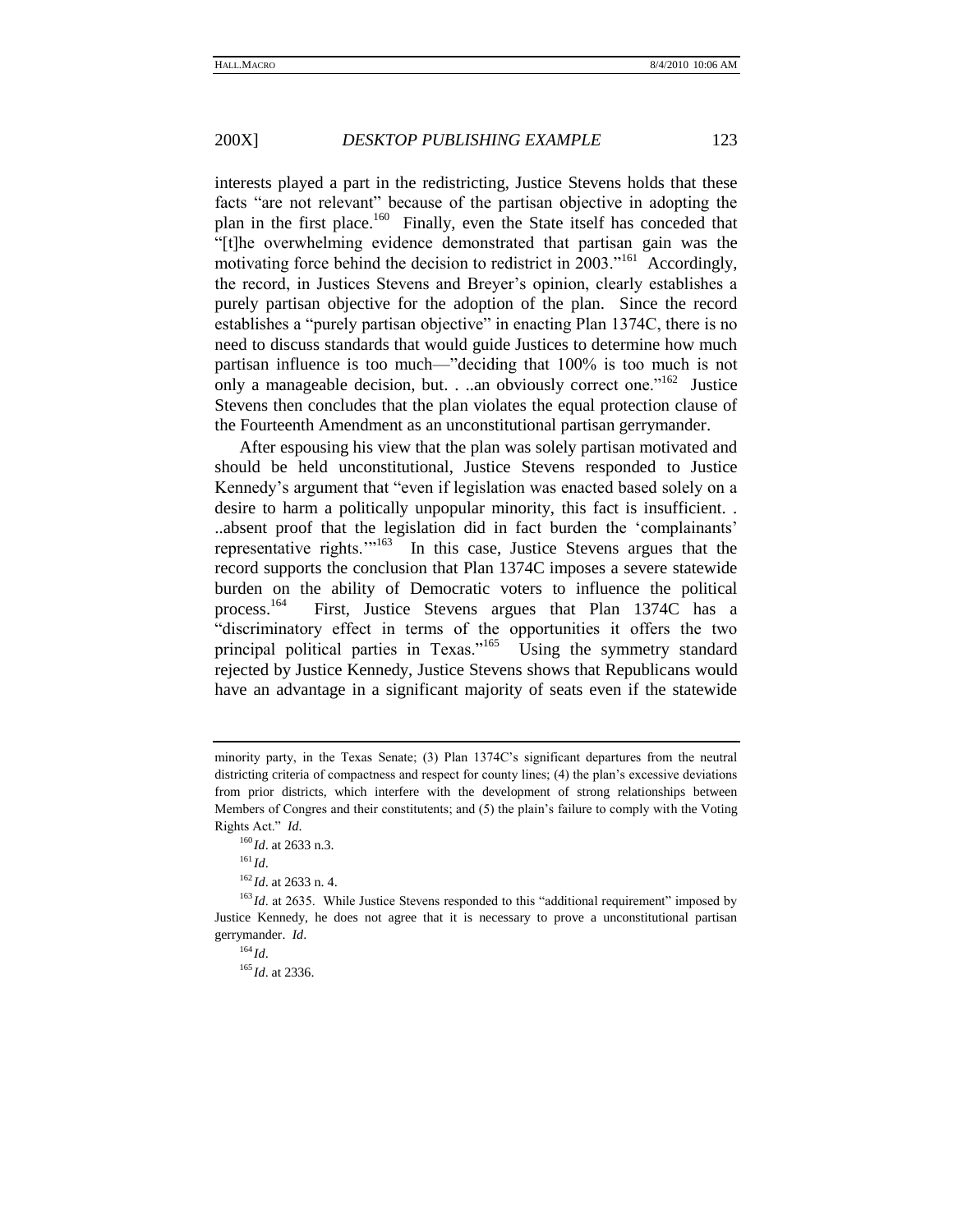vote were equally distributed between Republicans and Democrats.<sup>166</sup> Thus, it demonstrates that Plan 1374C is inconsistent with the symmetry standard, "a measure social scientists use to assess partisan bias. . .<sup>167</sup> Furthermore, even though Justice Kennedy faults the standard for failing to provide how much partisan bias is too much, Stevens argues that it would be an eminently manageable standard for the Court to conclude that deviations over 10% from symmetry create a prima facie case of an unconstitutional gerrymander.<sup>168</sup> Or, alternatively, the Court could conclude that "a significant departure from symmetry is one relevant factor in analyzing whether, under the totality of the circumstances, a districting plan is an unconstitutional partisan gerrymander."<sup>169</sup> Second, Justice Stevens argues that Plan 1374C lessens the influence Democratic voters are likely to be able to exert over Republican lawmakers.<sup>170</sup> In establishing this fact, he notes that "[w]hen a district is obviously created solely to effectuate the perceived common interests of one [political] group, elected officials are more likely to believe that their primary obligation is to represent only the members of that group, rather than their constituency as a whole.<sup> $171$ </sup> Consequently, the plan reduces the likelihood that Republican representatives elected from these districts will act vigorously for the rights of Democratic voters that reside in the district.<sup>172</sup> Finally, Justice Stevens states that the cumulative effect of the gerrymander will make it more difficult for Democrats to recruit strong candidates and mobilize voters.<sup>173</sup> For all of these reasons, Stevens concludes that, in terms of both its intent and effect, Plan 1374C violates the "sovereign's duty to govern impartially" and constitutes an unconstitutional partisan gerrymander.<sup>174</sup>

 $169$  *Id.* 

<sup>170</sup> *Id*. at 2639.

<sup>171</sup> *Id.* (citing Shaw v. Reno, 509 U.S. 630, 648 (1993)).

 $172$  *Id*. Justice Stevens explains, "[b]y creating 19-22 safe Republican seats, Plan 1374C has already harmed Democrats because, as explained above, it significantly undermines the likelihood that Republican lawmakers from those districts will be responsive to the interests of their Democratic constituents." *Id.* at 2640.

<sup>173</sup> *Id*. at 2640.

<sup>174</sup> *Id.* at 2641. However, it is worth noting that Justice Stevens laid out 8 objective factors that could be used to evaluate whether a particular redistricting plan is an unconstitutional political gerrymander: (1) the number of people who have been moved from one district to another, (2) the number of districts that are less compact than their predecessors, (3) the degree to which the new

<sup>166</sup> *Id*. at 2637.

 $167$  *Id.* 

<sup>168</sup> *Id*. at 2638 n.9.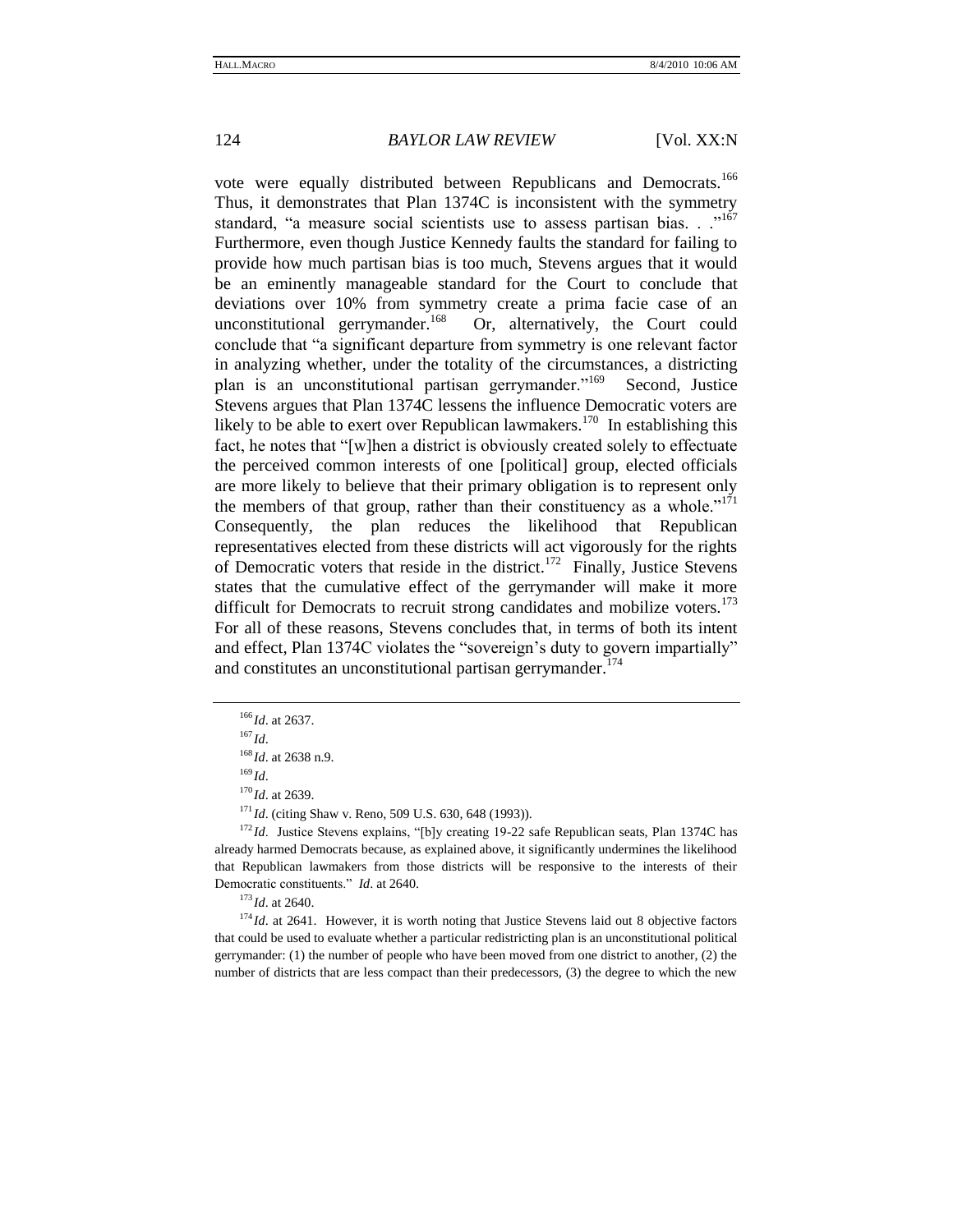Justice Souter and Ginsberg:

Justice Souter, with whom Justice Ginsberg joined, concurred in part and dissented in part. First, Justice Souter joined Justice Kennedy in rejecting the appellants' "one person, one-vote" challenge to Plan 1374C based solely on the mid-decade timing and in "preserving the principal that partisan gerrymandering can be recognized as a violation of equal protection."<sup>175</sup> However, Justice Souter did not agree with Justice Kennedy's examination of the appellants' claims. He sees "nothing to be gained by working through these cases on the standard [he] would have applied in *Vieth*, because here, as in *Vieth*, we have no majority for any single criterion of impermissible gerrymander."<sup>176</sup> While this statement is certainly an accurate representation of the Court's current status, it is unexpected because Justice Souter, less than two years ago, advocated a "fresh start" by proposing a standard loosely based on the Court's Title VII jurisprudence.<sup>177</sup> Apparently, Justice Souter has abandoned this "fresh" start" and now realizes that the Court, for the time-being, is hopelessly deadlocked on the issue. Until a consensus can be reached, Justice Souter would treat the "broad issue of gerrymander" like an improvident grant of certiorari.<sup>178</sup> In closing, he adds two thoughts for the future. First, he does not share Justice Kennedy's "seemingly flat rejection of any test of

<sup>175</sup> *Id*. at 2647.

plan departs from other neutral districting criteria, including respect for communities of interest and compliance with the Voting Rights Act; (4) the number of districts that have been cracked in a manner that weakens an opposition party incumbent; (5) the umber of districts that include two incumbents from the opposite party (6) whether the adoption of the plan gave the opposition party, and other groups, a fair opportunity to have input into the redistricting process; (7) the number of seats that are likely to be safe seats for the dominant party; and (8) the size of the departure in the new plan from the symmetry standard. *Id*. at 2641 n. 11. It is also interesting to note that even if Justice Stevens did not hold that Plan 1374C was unconstitutional in its entirety, he would still hold that the "cracking of District 24..." was unconstitutional. *Id.* at 2641 (Stevens, J., concurring in part, dissenting in part).

<sup>176</sup> *Id*.

 $177$  Vieth v. Jubelirer, 541 U.S. 267, 346 (2004) (Souter, J., dissenting) (holding, "I would therefore preserve *Davis's* holding that political gerrymandering is a justiciable issue, but otherwise start anew. I would adopt a political gerrymandering test analogous to the summary judgment standard created in *McDonnell Douglas Corp. v. Green*, calling for a plaintiff to satisfy elements of a prima facie cause of action, at which point the State would have the opportunity not only to rebut the evidence supporting the plaintiff's case, but to offer an affirmative justification for the districting choices, even assuming the proof of the plaintiff's allegations.‖); *see also id*. at 295.

<sup>178</sup>*Perry*, 126 S.Ct. at 2467.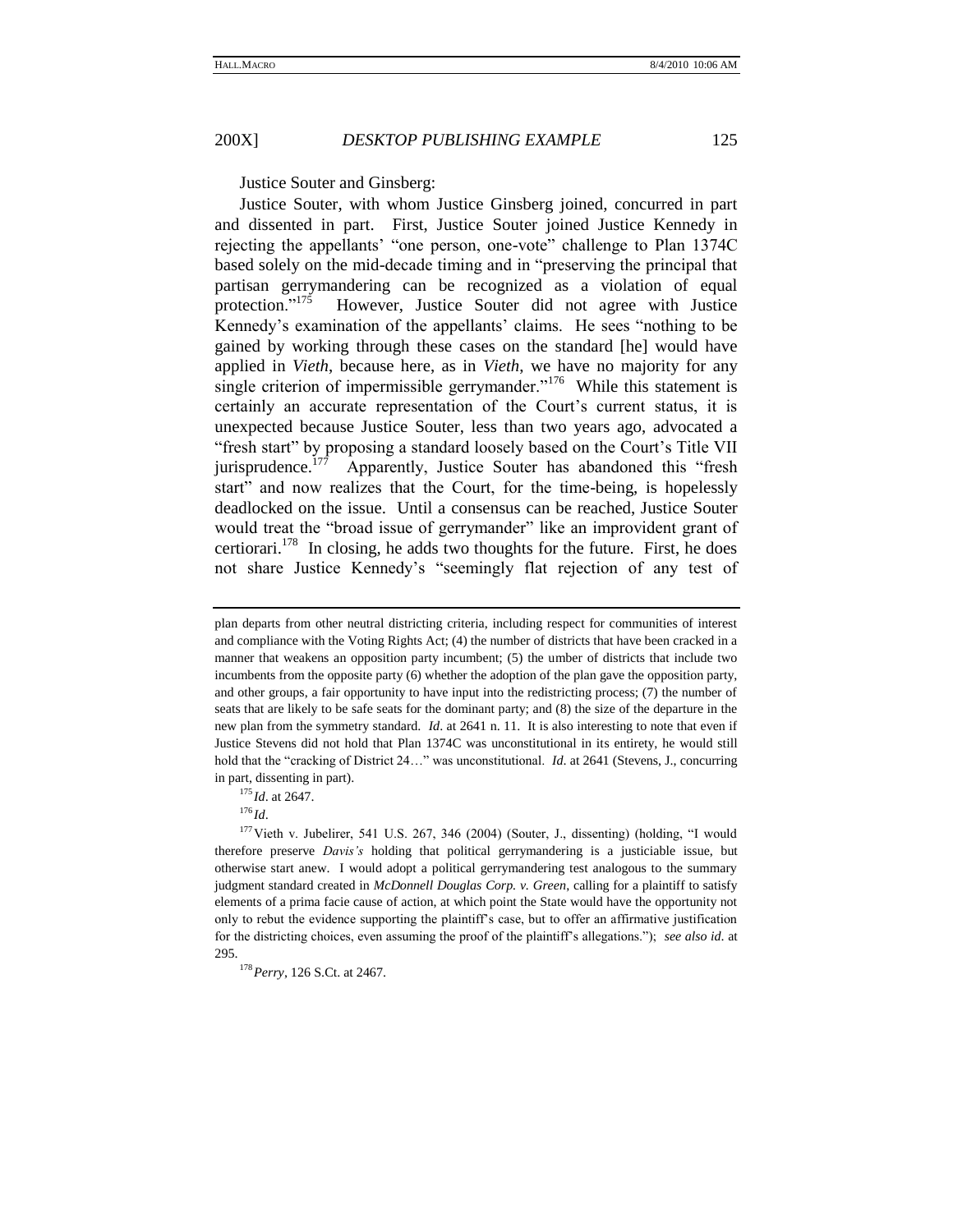gerrymander turning on the process followed in redistricting." While Justice Souter does not elaborate, implicit in this statement is a hope that some standard will evolve which will enable to Court to determine the validity of a partisan gerrymander by evaluating the process that a legislature follows. Second, he disagrees with Justice Kennedy's seemingly rigid rejection of the symmetry test and refuses to "rule out the utility of a criterion of symmetry as a test" because "interest in exploring this notion is evident."<sup>179</sup> In this respect, Justice Souter implicitly agrees with Justice Steven's assessment of the symmetry test's utility as a factor to be considered in determining whether a plan constitutues an partisan gerrymander. Justice Souter, much like Kennedy, still holds out hope that some standard will evolve and the Court will eventually reach consensus on the issue. In that respect, there now seems to be three members of the Court who take a "wait and see" approach to unconstitutional political gerrymanders.

Symmetry Standard as a Measure for Partisan Bias:

One of the *amici* proposed a symmetry standard that "would measure" partisan bias by compare[ing] how both parties would fare hypothetically if they each (in turn) had received a given percentage of the vote.<sup>180</sup> Under this theory, the measure of a map's bias is the extent to which a majority party would fare better than the minority party should their respective share of the vote reverse.<sup>181</sup> Justice Kennedy held that the symmetry standard fails to enunciate a clear and reliable measure of fairness. He wrote, ―[e]ven assuming a court could chose reliably among different models of voter preferences, we are wary of adopting a constitutional standard that invalidates a map based on unfair results that would occur in a hypothetical state of affairs."<sup>182</sup> Fundamentally, he wrote, the proposed standard fails to provide a standard for deciding how much partisan dominance is too much.<sup>183</sup> However, while Justice Kennedy expressed skepticism about this standard, he did not rule out its use "as a factor" in measuring unconstitutional partisanship.<sup>184</sup> He simply held that the "asymmetry standard alone is not a reliable measure."<sup>185</sup>

<sup>183</sup> *Id*.

<sup>179</sup> *Id*.

<sup>180</sup> *Id*. at 2610; *see also Id*. at 2637 (Stevens, J., concurring in part, dissenting in part).

<sup>181</sup> *Id*. at 2610.

<sup>182</sup> *Id*. at 2611.

 $184$  *Id.* 

<sup>185</sup> *Id*.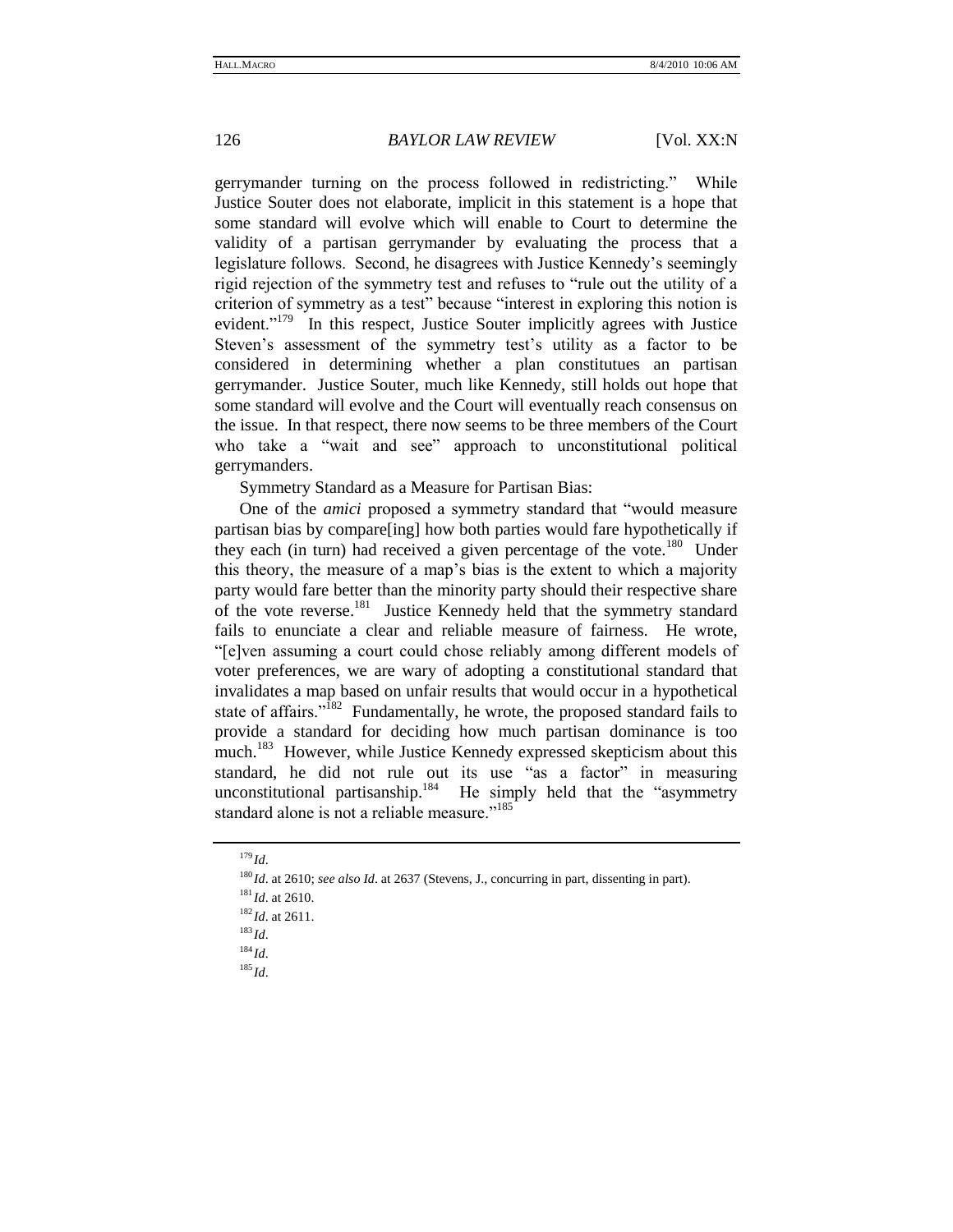As explained above, not all of the Justices agree that the symmetry standard lacks utility in determining whether a redistricting plan constitutes an unconstitutional political gerrymander. Justice Stevens, writing for himself, argues that the symmetry standard does provide a clear and reliable measure of fairness. He notes that the symmetry standard is "widely accepted by scholars as providing a measure of partisan fairness in electoral systems."<sup>186</sup> Therefore, it would be an "eminently manageable standard for the Court to conclude that deviations of over 10% from the symmetry standard create a prima facie case for an unconstitutional gerrymander."<sup>187</sup> Alternatively, the Court could even conclude that a significant departure from symmetry is one relevant factor in determining whether a districting plan is an unconstitutional political gerrymander.<sup>188</sup> Justice Souter, with whom Justice Ginsburg joined, also disagreed with Justice Kennedy's seemingly inflexible rejection of the symmetry theory and refused to "rule" out the utility of a criterion of symmetry as a test."<sup>189</sup> Accordingly, while the utility of the symmetry test is unclear, several members of the Court seem ready to utilize it in the future.

Mid-Decade Redistricting for Purely Partisan Purposes is a violation of the one-person, one vote requirement:

The appellants second main theory is that mid-decade redistricting for exclusively partisan purposes violates the "one-person, one vote" requirement.<sup>190</sup> The argue that population variances in legislative districts are tolerated only if they are unavoidable. Because the population of Texas has shifted from the 2000 census, the 2003 redistricting, which relied on that census, created unlawful interdistrict variances.<sup>191</sup> However, the appellants argument was flatly rejected by Justice Kennedy, and two other members of the Court who joined his opinion. Justice Kennedy noted that the appellants concede, as they must, that states operate under the legal fiction that their plans are constitutionally apportioned throughout the decade, thus avoiding the necessity of constant redistricting.<sup>192</sup> However, appellants argue that that fiction should not apply to a plan that a legislature voluntarily enacts mid-decade, because the legislature "unnecessarily

<sup>186</sup> *Id*. at 2637 (Stevens, J., concurring in part, dissenting in part).

<sup>187</sup> *Id*. at 2638 n. 9.

<sup>188</sup> *Id*.

<sup>&</sup>lt;sup>189</sup> *Id.* at 2647 (Souter, J., concurring in part, dissenting in part).

<sup>190</sup> *Id*. at 2611.

 $^{191}$ *Id.* 

 $^{192}$ *Id*.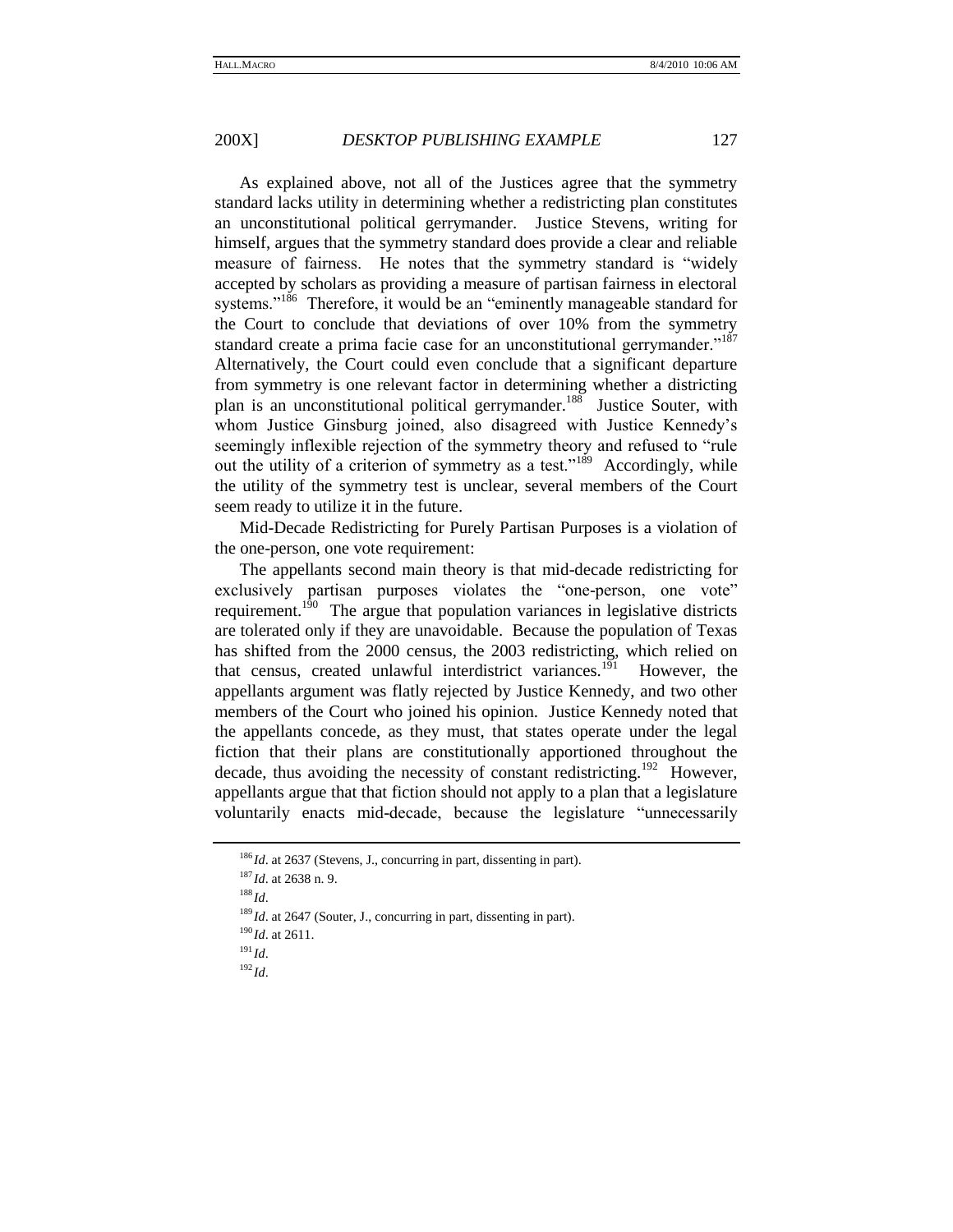creates a population variance when there was no legal compulsion."<sup>193</sup> Justice Kennedy held, as the district court noted, that this is a test that "turns on the justification for redrawing a plan in the first place."<sup>194</sup> Accordingly, it merely restates whether it was permissible for the legislature to redraw the districting map and, thus, is unsatisfactory for the reasons that the Court already stated.

Impact of *Perry* on the Future of the Political Gerrymander:

*League of United Latin American Citizens v. Perry* does little to clear up the ambiguities surrounding the future political gerrymandering claims. While the Court was presented with a unique opportunity to clear up confusion generated by prior cases and provide better guidance to lower courts, *Perry* does neither. It does not provide a concrete answer on the justiciability question nor does it promulgate a workable or discernable standard to guide lower courts in their resolution of such claims. At best, it is yet another illustration of how complex the issue is and how divided the Court is on the issue. What *Perry* does do, however, is provide us with some indication of how the Court's jurisprudence has evolved and where it might end up in the future. First, *Perry* unambiguously stands for the proposition that at least five members of the Court are ready and willing to adjudicate such claims. Justices Kennedy, Stevens, Souter, Ginsberg and Breyer, while acknowledging that "disagreement persists" on the issue of justiciability, agree that the *Bandemer* decision should be upheld.<sup>195</sup> Chief Justice Roberts and Justice Alito, the two newest members of the Court, declined to express their opinion on whether or not such issues are justiciable.<sup>196</sup> Therefore, it is altogether possible, but unlikely given both Justices' conservative leanings, that there are 7 members of the Court that would hold, in a future case, that claims of political gerrymandering present a justiciable case or controversy. Justices Scalia and Thomas, consistent with their position in *Vieth* and the dissenting opinions in *Bandemer*, believe that issues of political gerrymandering are nonjusticiable political questions.<sup>197</sup> Consequently, it is unlikely that the Court will overrule *Bandemer* in the near future and political gerrymandering claims will, at least theoretically, remain justiciable. Second, *Perry* reinforces what has

<sup>193</sup> *Id*. at 2611–2612.

<sup>194</sup> *Id*. at 2612.

<sup>195</sup> *Id*. at 2607.

<sup>&</sup>lt;sup>196</sup> *Id.* at 2652 (Roberts, C.J., concurring in part, dissenting in part).

<sup>&</sup>lt;sup>197</sup> *Id.* at 2663 (Scalia, J., concurring in part, dissenting in part).